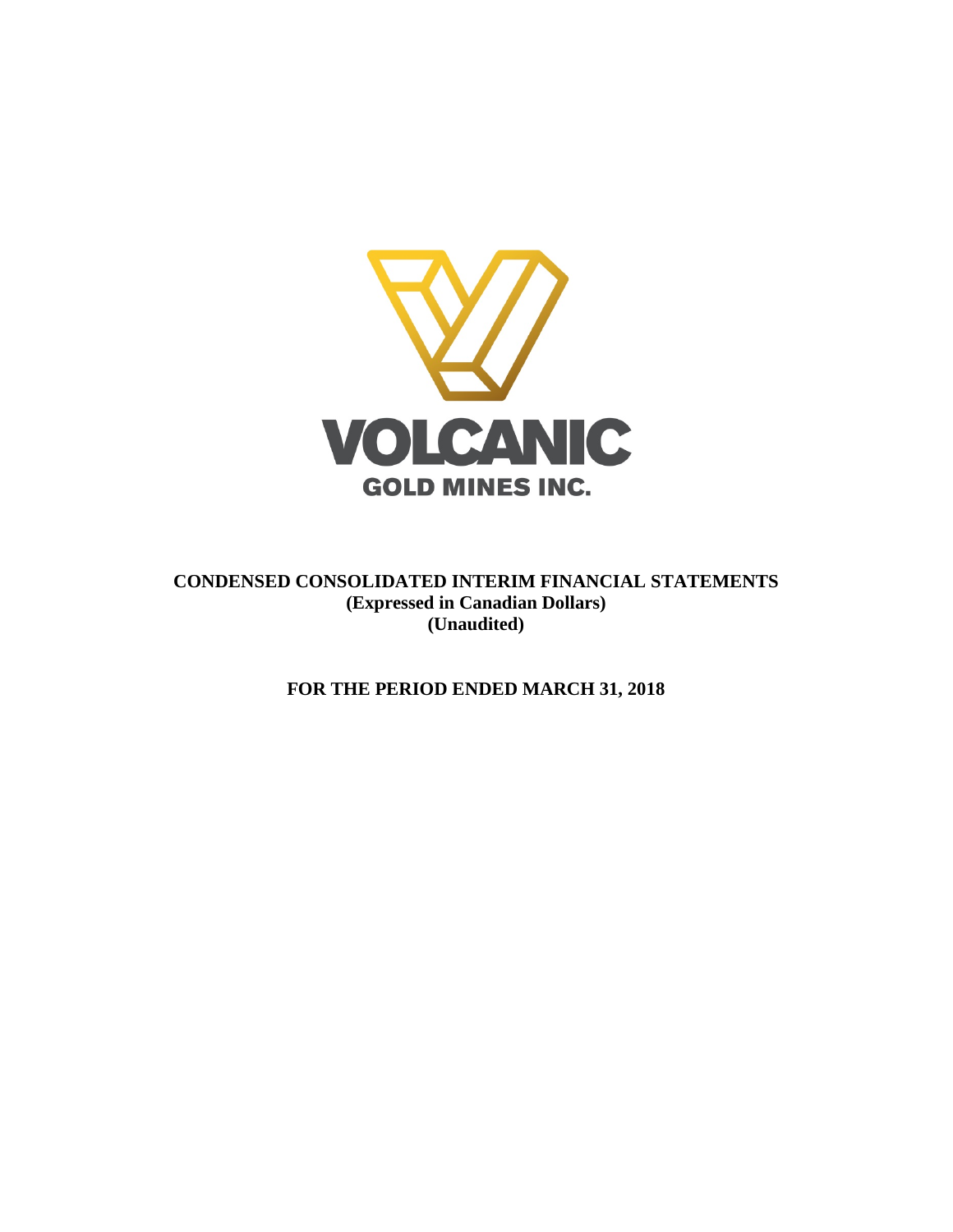## **NOTICE OF NO AUDITOR REVIEW OF CONDENSED CONSOLIDATED INTERIM FINANCIAL STATEMENTS**

In accordance with National Instrument 51-102 of the Canadian Securities Administrators, the Company discloses that its external auditors have not reviewed the unaudited condensed consolidated interim financial statements for the three months ended March 31, 2018. These financial statements have been prepared by management and approved by the Audit Committee and the Board of Directors of the Company.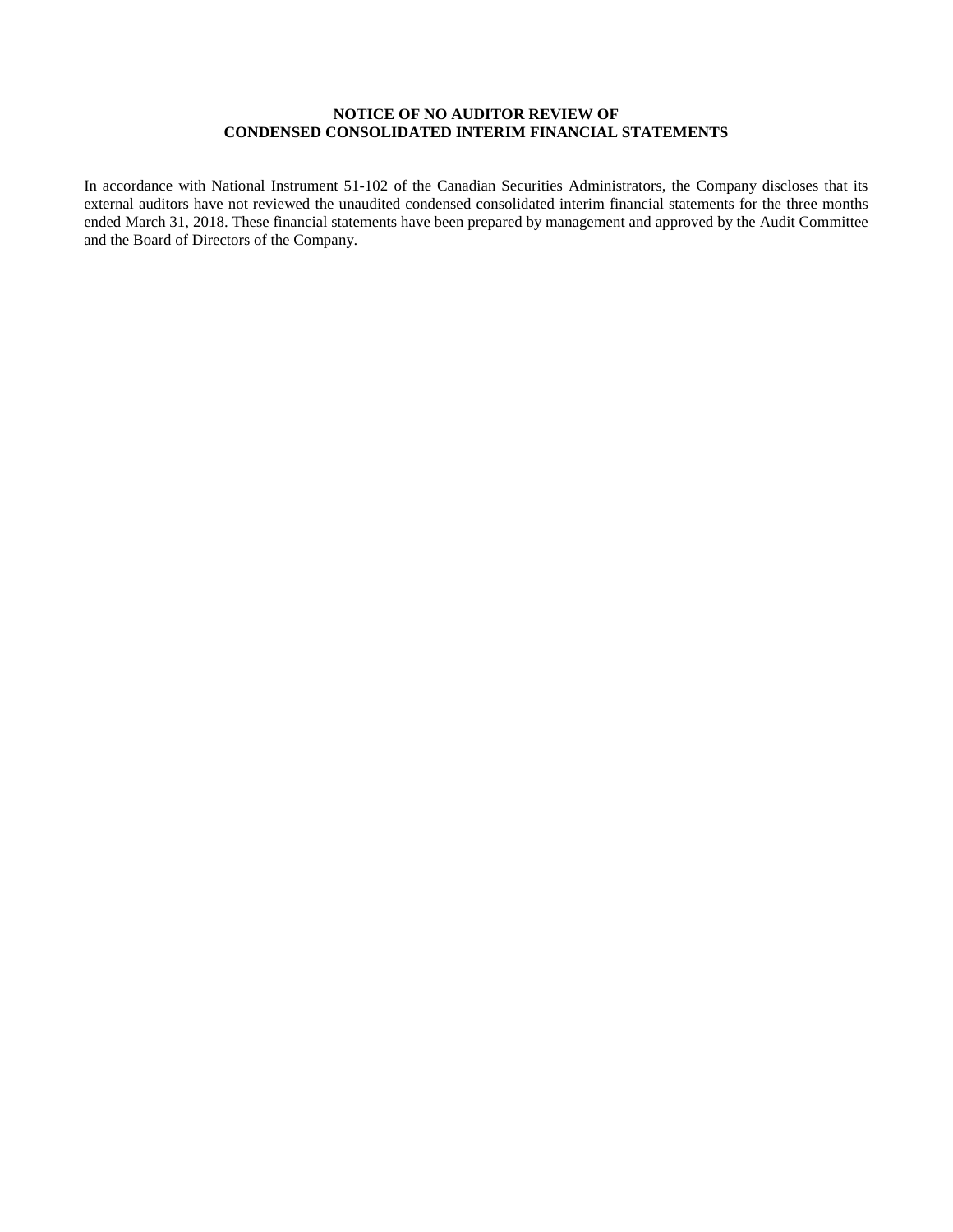**VOLCANIC GOLD MINES INC.**

CONDENSED CONSOLIDATED INTERIM STATEMENTS OF FINANCIAL POSITION (UNAUDITED) (Expressed in Canadian Dollars)

| 2018<br><b>ASSETS</b><br><b>Current</b><br>Cash<br>\$<br>808,147<br>\$<br>Receivables<br>12,492<br>43,930<br>Prepaid expenses and deposits<br>Total current assets<br>864,569<br>Non-current<br>Long-term deposits (Note 10)<br>61,000<br>Property and equipment (Note 6)<br>15,924<br>Deferred acquisition costs<br>43,569<br>Mineral properties (Note 8)<br>2,631,387<br>2,751,880<br>Total non-current assets<br>\$<br>3,616,449<br>\$<br><b>LIABILITIES AND SHAREHOLDERS' EQUITY</b><br><b>Current</b><br>\$<br>Accounts payable and accrued liabilities (Note 10)<br>226,641<br>\$<br><b>Total liabilities</b><br>226,641<br>Shareholders' equity<br>Share capital (Note 11)<br>13,191,847<br>2,143,227<br>Other equity reserves (Note 11)<br>Deficit<br>(12, 433, 438)<br>Equity attributed to shareholders of the Company<br>2,901,636<br>Non-controlling interest (Note 7)<br>488,172 | March 31, | December 31, |
|-----------------------------------------------------------------------------------------------------------------------------------------------------------------------------------------------------------------------------------------------------------------------------------------------------------------------------------------------------------------------------------------------------------------------------------------------------------------------------------------------------------------------------------------------------------------------------------------------------------------------------------------------------------------------------------------------------------------------------------------------------------------------------------------------------------------------------------------------------------------------------------------------|-----------|--------------|
|                                                                                                                                                                                                                                                                                                                                                                                                                                                                                                                                                                                                                                                                                                                                                                                                                                                                                               |           | 2017         |
|                                                                                                                                                                                                                                                                                                                                                                                                                                                                                                                                                                                                                                                                                                                                                                                                                                                                                               |           |              |
|                                                                                                                                                                                                                                                                                                                                                                                                                                                                                                                                                                                                                                                                                                                                                                                                                                                                                               |           |              |
|                                                                                                                                                                                                                                                                                                                                                                                                                                                                                                                                                                                                                                                                                                                                                                                                                                                                                               |           | 1,155,116    |
|                                                                                                                                                                                                                                                                                                                                                                                                                                                                                                                                                                                                                                                                                                                                                                                                                                                                                               |           | 9,858        |
|                                                                                                                                                                                                                                                                                                                                                                                                                                                                                                                                                                                                                                                                                                                                                                                                                                                                                               |           | 66,693       |
|                                                                                                                                                                                                                                                                                                                                                                                                                                                                                                                                                                                                                                                                                                                                                                                                                                                                                               |           | 1,231,667    |
|                                                                                                                                                                                                                                                                                                                                                                                                                                                                                                                                                                                                                                                                                                                                                                                                                                                                                               |           |              |
|                                                                                                                                                                                                                                                                                                                                                                                                                                                                                                                                                                                                                                                                                                                                                                                                                                                                                               |           | 61,000       |
|                                                                                                                                                                                                                                                                                                                                                                                                                                                                                                                                                                                                                                                                                                                                                                                                                                                                                               |           | 17,375       |
|                                                                                                                                                                                                                                                                                                                                                                                                                                                                                                                                                                                                                                                                                                                                                                                                                                                                                               |           | 43,569       |
|                                                                                                                                                                                                                                                                                                                                                                                                                                                                                                                                                                                                                                                                                                                                                                                                                                                                                               |           | 2,605,605    |
|                                                                                                                                                                                                                                                                                                                                                                                                                                                                                                                                                                                                                                                                                                                                                                                                                                                                                               |           | 2,727,549    |
|                                                                                                                                                                                                                                                                                                                                                                                                                                                                                                                                                                                                                                                                                                                                                                                                                                                                                               |           |              |
|                                                                                                                                                                                                                                                                                                                                                                                                                                                                                                                                                                                                                                                                                                                                                                                                                                                                                               |           | 3,959,216    |
|                                                                                                                                                                                                                                                                                                                                                                                                                                                                                                                                                                                                                                                                                                                                                                                                                                                                                               |           |              |
|                                                                                                                                                                                                                                                                                                                                                                                                                                                                                                                                                                                                                                                                                                                                                                                                                                                                                               |           |              |
|                                                                                                                                                                                                                                                                                                                                                                                                                                                                                                                                                                                                                                                                                                                                                                                                                                                                                               |           | 182,991      |
|                                                                                                                                                                                                                                                                                                                                                                                                                                                                                                                                                                                                                                                                                                                                                                                                                                                                                               |           | 182,991      |
|                                                                                                                                                                                                                                                                                                                                                                                                                                                                                                                                                                                                                                                                                                                                                                                                                                                                                               |           |              |
|                                                                                                                                                                                                                                                                                                                                                                                                                                                                                                                                                                                                                                                                                                                                                                                                                                                                                               |           | 13,191,847   |
|                                                                                                                                                                                                                                                                                                                                                                                                                                                                                                                                                                                                                                                                                                                                                                                                                                                                                               |           | 2,143,227    |
|                                                                                                                                                                                                                                                                                                                                                                                                                                                                                                                                                                                                                                                                                                                                                                                                                                                                                               |           | (12,049,692) |
|                                                                                                                                                                                                                                                                                                                                                                                                                                                                                                                                                                                                                                                                                                                                                                                                                                                                                               |           | 3,285,382    |
|                                                                                                                                                                                                                                                                                                                                                                                                                                                                                                                                                                                                                                                                                                                                                                                                                                                                                               |           | 490,843      |
| 3,389,808<br>Total shareholders' equity                                                                                                                                                                                                                                                                                                                                                                                                                                                                                                                                                                                                                                                                                                                                                                                                                                                       |           | 3,776,225    |
| \$<br>3,616,449<br>\$                                                                                                                                                                                                                                                                                                                                                                                                                                                                                                                                                                                                                                                                                                                                                                                                                                                                         |           | 3,959,216    |

Approved and authorized by the Board on May 29, 2018.

| "Michael Iverson" | <b>Director</b> | <i>"Jeremy Crozier"</i> | Director |
|-------------------|-----------------|-------------------------|----------|
| Michael Iverson   |                 | Jeremy Crozier          |          |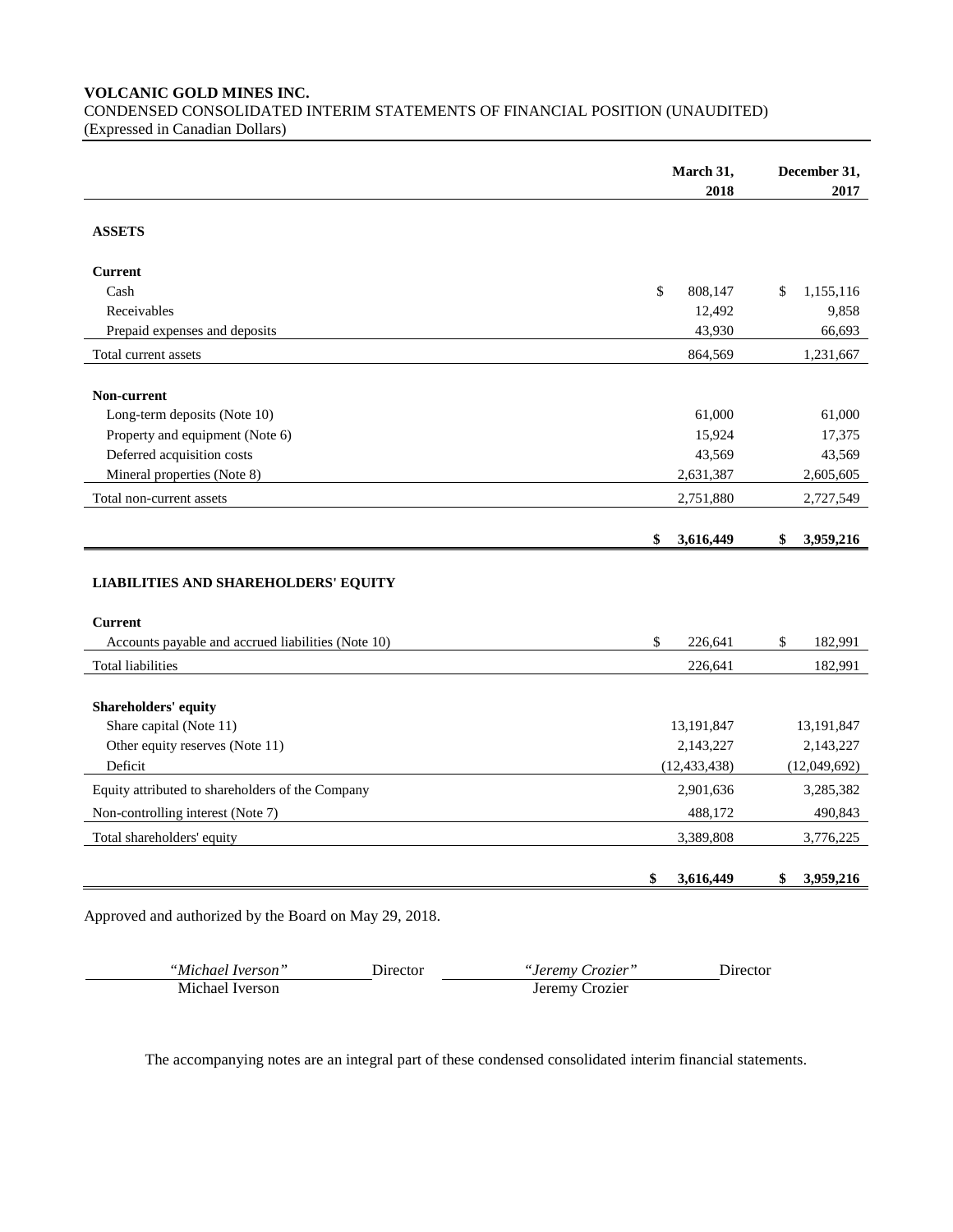### **VOLCANIC GOLD MINES INC.**

CONDENSED CONSOLIDATED INTERIM STATEMENTS OF LOSS AND COMPREHENSIVE LOSS (UNAUDITED) (Expressed in Canadian Dollars)

|                                                                                            | Three months ended March 31, |                   |
|--------------------------------------------------------------------------------------------|------------------------------|-------------------|
|                                                                                            | 2018                         | 2017              |
| <b>Exploration expenditures</b> (Note 9)                                                   | \$<br>152,339                | \$<br>422,495     |
| General and administrative expenses                                                        |                              |                   |
| Consulting and management fees (Note 10)                                                   | 40,500                       | 66,900            |
| Depreciation                                                                               | 1,451                        |                   |
| Investor relations (Note 10)                                                               | 95,790                       | 144,208           |
| Office and administration (Note 10)                                                        | 29,825                       | 20,116            |
| Professional fees (Note 10)                                                                | 2,461                        | 23,459            |
| Regulatory and filing fees (Note 10)                                                       | 7,081                        | 17,980            |
| Salaries and benefits (Note 10)                                                            | 26,743                       | 15,525            |
| Share-based compensation (Notes 10 and 12)                                                 |                              | 1,732,230         |
| Travel (Note 10)                                                                           | 28,445                       | 28,724            |
|                                                                                            | 232,296                      | 2,049,142         |
| Loss before other items                                                                    | (384, 635)                   | (2,471,637)       |
| Other items                                                                                |                              |                   |
| Foreign exchange loss                                                                      | (1,782)                      | (34, 852)         |
| Recovery on write-off of accounts payable (Note 10)                                        |                              | 49,750            |
| Loss and comprehensive loss for the period                                                 | \$<br>(386, 417)             | \$<br>(2,456,739) |
|                                                                                            |                              |                   |
| Loss and comprehensive loss attributable to:                                               |                              |                   |
| Equity shareholders of the Company                                                         | \$<br>(383,746)              | \$<br>(2,456,739) |
| Non-controlling interest (Note 7)                                                          | (2,671)                      |                   |
|                                                                                            | \$<br>(386, 417)             | \$<br>(2,456,739) |
| Basic and diluted loss per common share attributable to equity shareholders of the Company | \$(0.01)                     | \$(0.08)          |
| Weighted average number of common shares outstanding                                       | 45,886,538                   | 32,730,145        |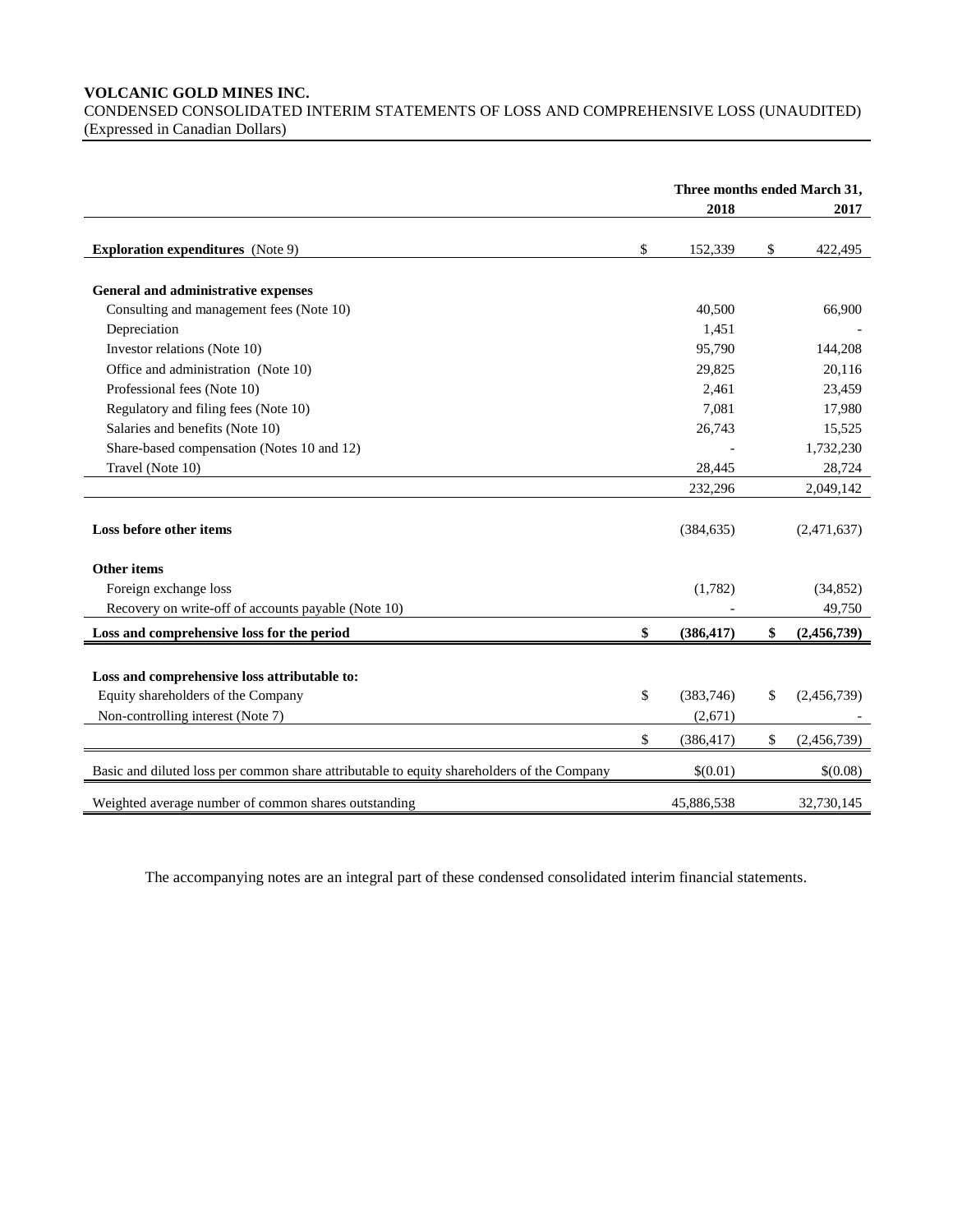## **VOLCANIC GOLD MINES INC.** CONDENSED CONSOLIDATED INTERIM STATEMENTS OF CASH FLOWS (UNAUDITED) (Expressed in Canadian Dollars)

|                                             | Three months ended March 31, |                   |
|---------------------------------------------|------------------------------|-------------------|
|                                             | 2018                         | 2017              |
|                                             |                              |                   |
| CASH FLOWS FROM OPERATING ACTIVITIES        |                              |                   |
| Loss for the period                         | \$<br>(386, 417)             | \$<br>(2,456,739) |
|                                             |                              |                   |
| Items not affecting cash:                   |                              |                   |
| Depreciation                                | 1,451                        |                   |
| Recovery on write-off of accounts payable   |                              | (49,750)          |
| Share-based payments                        |                              | 1,732,230         |
|                                             | (384,966)                    | (774, 259)        |
|                                             |                              |                   |
| Non-cash working capital item changes:      |                              |                   |
| Amounts receivable                          | (2, 634)                     | (4,719)           |
| Prepaid expenses and deposits               | 22,763                       | (326, 504)        |
| Long term deposits                          |                              | (61,000)          |
| Accounts payable and accrued liabilities    | 43,650                       | 85,793            |
| Net cash used in operating activities       | (321, 187)                   | (1,080,689)       |
|                                             |                              |                   |
| <b>FINANCING ACTIVITIES</b>                 |                              |                   |
| Net proceeds from issuance of common shares |                              | 6,098,433         |
| Share issuance costs                        |                              | (236, 831)        |
| Net cash provided by financing activities   |                              | 5,861,602         |
|                                             |                              |                   |
| <b>INVESTING ACTIVITIES</b>                 |                              |                   |
| Mineral property acquisitions               | (25, 782)                    | (193, 417)        |
| Net cash used in investing activities       | (25, 782)                    | (193, 417)        |
|                                             |                              |                   |
| Change in cash for the period               | (346,969)                    | 4,587,496         |
|                                             |                              |                   |
| Cash, beginning of period                   | 1,155,116                    | 472,746           |
|                                             |                              |                   |
| Cash, end of period                         | \$<br>808,147                | \$<br>5,060,242   |

# **Supplemental disclosure with respect to cash flows** (Note 16)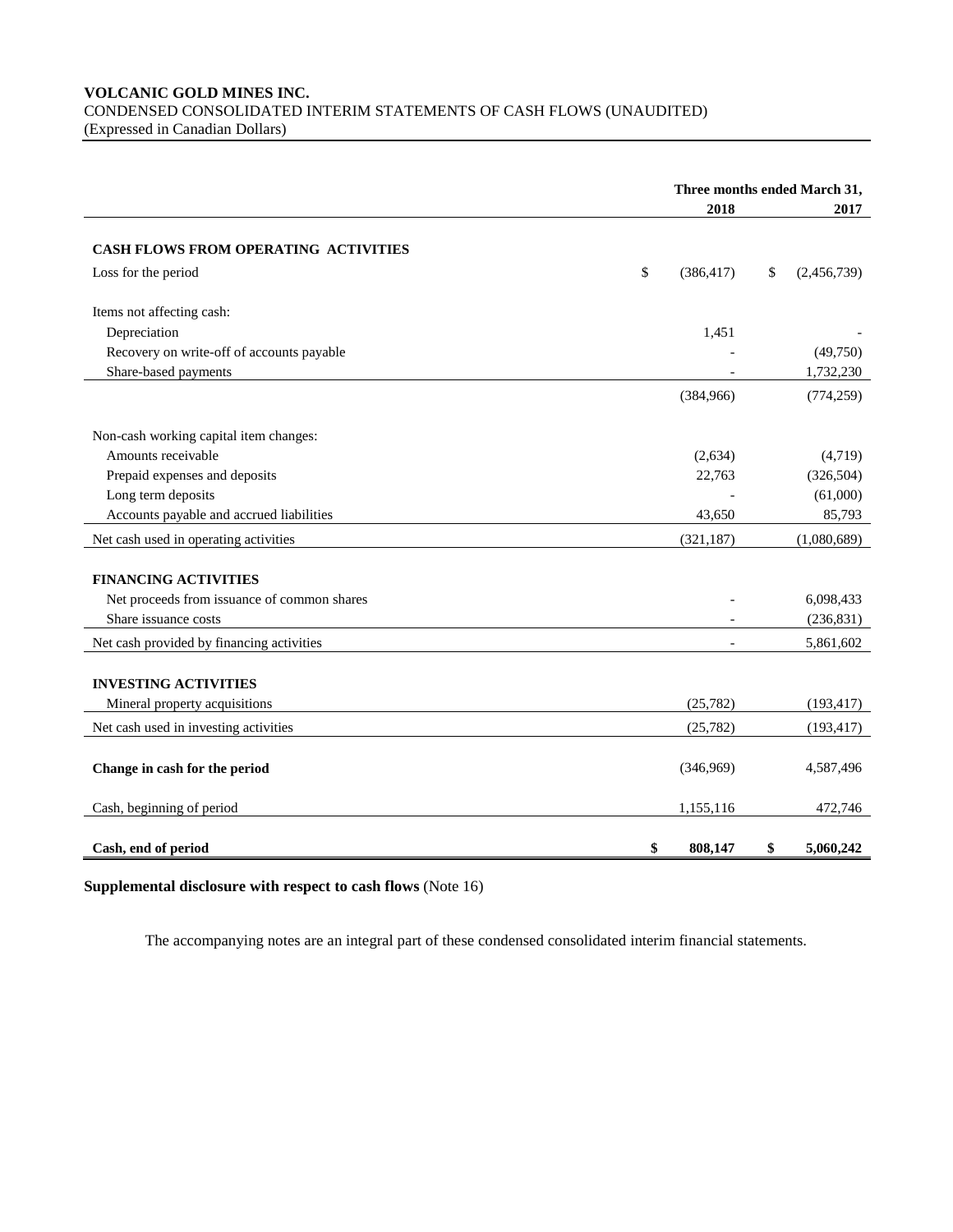# **VOLCANIC GOLD MINES INC.** CONDENSED CONSOLIDATED INTERIM STATEMENTS OF CHANGES IN SHAREHOLDERS' EQUITY (UNAUDITED) *For the three months ended March 31, 2018 and 2017*

(Expressed in Canadian Dollars)

| <b>Equity attributed to shareholders of the Company</b>                        |               |              |                               |                            |                                       |                   |                                               |                                 |               |
|--------------------------------------------------------------------------------|---------------|--------------|-------------------------------|----------------------------|---------------------------------------|-------------------|-----------------------------------------------|---------------------------------|---------------|
|                                                                                | <b>Number</b> | Amount       | <b>Share</b><br>subscriptions | <b>Warrants</b><br>reserve | Share-<br>based<br>payment<br>reserve | <b>Deficit</b>    | Total equity<br>attributed to<br>shareholders | Non-<br>controlling<br>interest | Total         |
| Balance, December 31, 2016                                                     | 14,629,266    | \$5,408,551  | 301,567<br>\$                 | \$.                        | \$<br>104,517                         | \$(5,646,340)     | 168,295<br>\$                                 | \$                              | \$<br>168,295 |
| Loss for the period                                                            |               |              |                               |                            | ٠                                     | (2,456,739)       | (2,456,739)                                   |                                 | (2,456,739)   |
| Shares issued for mineral<br>property acquisition<br>Shares issued for private | 3,766,372     | 1,807,859    |                               |                            |                                       |                   | 1,807,859                                     |                                 | 1,807,859     |
| placement                                                                      | 19,166,667    | 6,000,000    | (301, 567)                    |                            |                                       |                   | 5,698,433                                     |                                 | 5,698,433     |
| Shares issued for finders' fees                                                | 241,733       | 55,599       |                               |                            |                                       |                   | 55,599                                        |                                 | 55,599        |
| Share issuance costs                                                           |               | (536,291)    |                               | 243,861                    |                                       |                   | (292, 430)                                    |                                 | (292, 430)    |
| Warrants exercised                                                             | 8,000,000     | 400,000      |                               |                            |                                       |                   | 400,000                                       |                                 | 400,000       |
| Share-based payments                                                           |               |              |                               |                            | 1,732,230                             |                   | 1,732,230                                     |                                 | 1,732,230     |
| Balance, March 31, 2017                                                        | 45,804,038    | 13, 135, 718 |                               | 243,861                    | 1,836,747                             | (8, 103, 079)     | 7,113,247                                     |                                 | 7,113,247     |
| Loss for the period                                                            |               |              |                               |                            |                                       | (3,946,613)       | (3,946,613)                                   | (113, 486)                      | (4,060,099)   |
| Share issuance costs                                                           |               | 35.504       |                               | (35,504)                   |                                       |                   |                                               |                                 |               |
| Warrants exercised                                                             | 82,500        | 20,625       |                               |                            |                                       |                   | 20,625                                        |                                 | 20,625        |
| Share-based payments                                                           |               |              |                               |                            | 98,123                                |                   | 98,123                                        |                                 | 98,123        |
| Acquired in an asset<br>acquisition                                            |               |              |                               |                            |                                       |                   |                                               | 604,329                         | 604,329       |
| Balance, December 31, 2017                                                     | 45,886,538    | 13, 191, 847 |                               | 208,357                    | 1,934,870                             | (12,049,692)      | 3,285,382                                     | 490,843                         | 3,776,225     |
| Loss for the period                                                            |               |              |                               |                            |                                       | (383, 746)        | (383, 746)                                    | (2,671)                         | (386, 417)    |
| Balance, March 31, 2018                                                        | 45,886,538    | \$13,191,847 | \$                            | 208,357<br>\$              | \$1,934,870                           | \$ (12, 433, 438) | \$2,901,636                                   | \$488,172                       | 3,389,808     |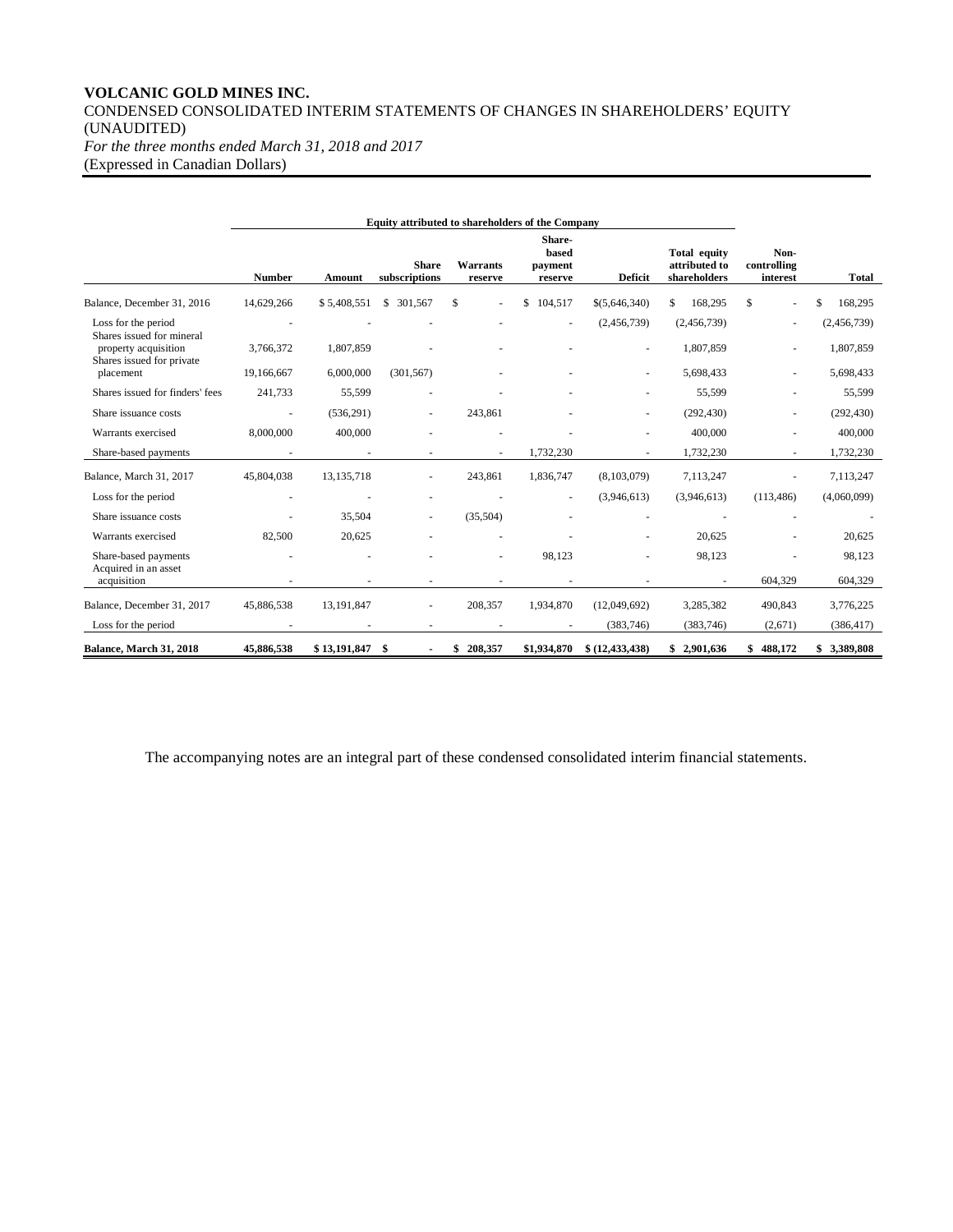## **1. NATURE AND CONTINUANCE OF OPERATIONS**

Volcanic Gold Mines Inc. is a publicly traded company incorporated under the British Columbia Corporations Act on April 25, 2007. The Company together with its subsidiaries (collectively referred to as the "Company") is principally engaged in acquisition and exploration of resource properties. The Company currently trades under the symbol "VG" on the TSX Venture Exchange.

The head office, principal address and records office of the Company are located at 200 Burrard Street, Suite 650, Vancouver, British Columbia, V6C 3L6, Canada.

The Company's financial statements and those of its controlled subsidiaries ("condensed consolidated interim financial statements") are presented in Canadian dollars.

The Company is in the process of exploring and evaluating its resource properties and has not yet determined whether the properties contain ore reserves that are economically recoverable.

These condensed consolidated interim financial statements have been prepared on a going concern basis, which assumes that the Company will be able to meet its obligations and continue its operations for its next fiscal year. Realization values may be substantially different from carrying values as shown and these condensed consolidated interim financial statements do not give effect to adjustments that would be necessary to the carrying values and classification of assets and liabilities should the Company be unable to continue as a going concern. Such adjustments could be material. At March 31, 2018, the Company had not yet achieved profitable operations, has accumulated losses of \$12,433,438 since its inception, and expects to incur further losses in the development of its business. This material uncertainty may cast significant doubt about the Company's ability to continue as a going concern. The Company's ability to continue as a going concern is dependent upon its ability to generate future profitable operations and/or obtain the necessary financing to meet its obligations and repay its liabilities arising from normal business operations when they come due.

### **2. BASIS OF PREPARATION**

### **Statement of compliance**

These condensed consolidated interim financial statements are prepared in accordance with International Accounting Standard ("IAS") 34 *Interim Financial Reporting* under International Financial Reporting Standards ("IFRS") issued by the International Accounting Standards Board ("IASB"). These condensed consolidated interim financial statements follow the same accounting policies and methods of application as the most recent annual consolidated financial statements of the Company. These condensed consolidated interim financial statements do not contain all of the information required for full annual financial statements. Accordingly, these condensed consolidated interim financial statements should be read in conjunction with the Company's most recent annual consolidated financial statements, which were prepared in accordance with IFRS as issued by the IASB.

### **Basis of Measurement**

These condensed consolidated interim financial statements have been prepared on the historical cost basis except for certain financial instruments, which are measured at fair value. In addition, these condensed consolidated interim financial statements have been prepared using the accrual basis of accounting, except for cash flow information.

The condensed consolidated interim financial statements are presented in Canadian dollars ("CAD").

The preparation of condensed consolidated interim financial statements in compliance with IFRS requires management to make certain critical accounting estimates. It also requires management to exercise judgment in applying the Company's accounting policies. The areas involving a higher degree of judgment of complexity, or areas where assumptions and estimates are significant to the condensed consolidated interim financial statements are disclosed in Note 5.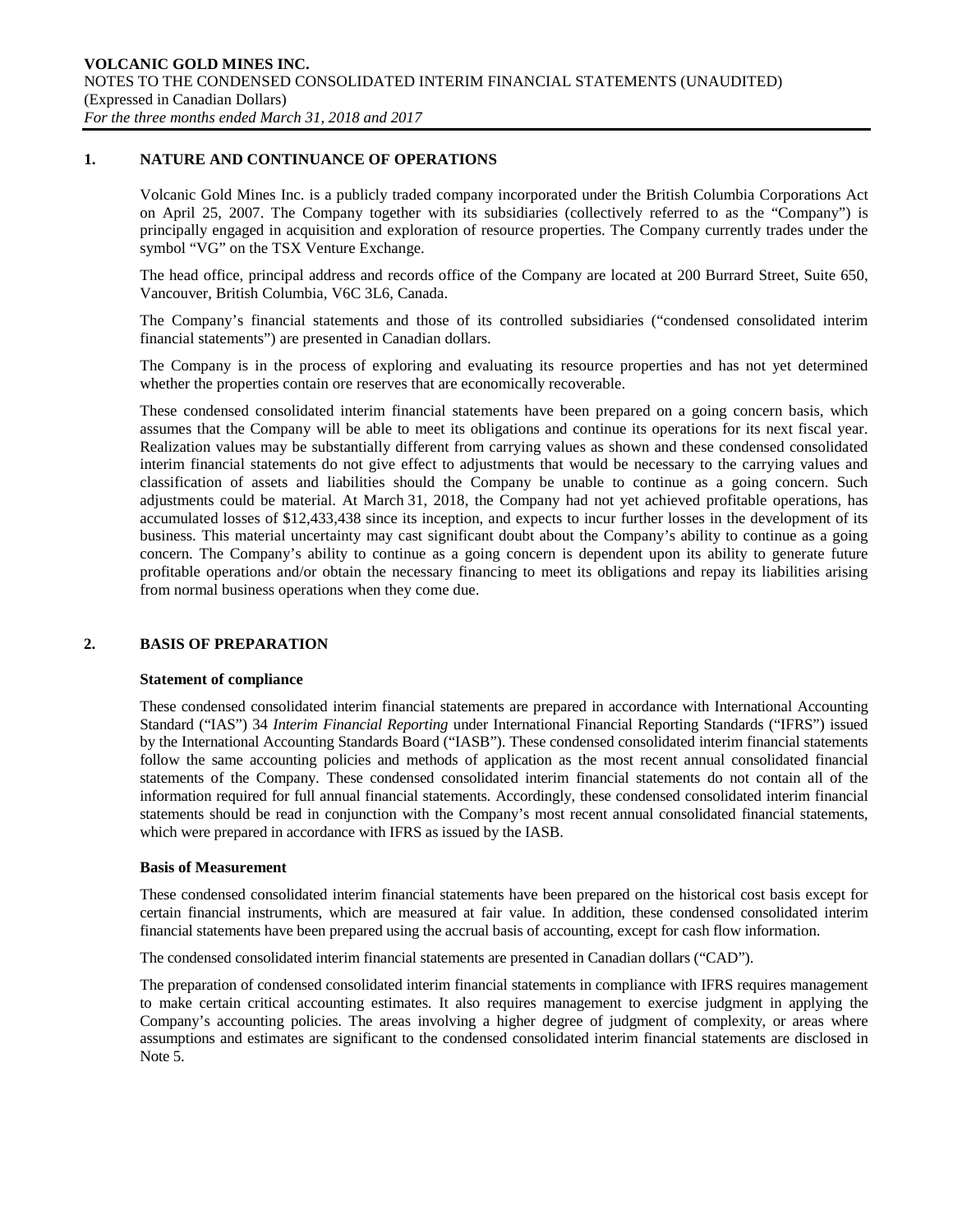## **2. BASIS OF PREPARATION** (cont'd...)

## **Basis of Consolidation**

These condensed consolidated interim financial statements include the accounts of the Company and its subsidiaries. A subsidiary is an entity in which the Company has control, directly or indirectly, where control is defined as the power to govern the financial and operating policies of an enterprise so as to obtain benefits from its activities. All material intercompany transactions and balances have been eliminated on consolidation.

Details of the Company's principal subsidiaries as at March 31, 2018 are as follows:

|                                   |                               | Ownership     |                           |
|-----------------------------------|-------------------------------|---------------|---------------------------|
| <b>Name</b>                       | <b>Place of incorporation</b> | $\frac{6}{9}$ | <b>Principal activity</b> |
| Sovereign Mines of Africa Limited | British Virgin Islands        | 100%          | Holding company           |
| Sovereign Mines of Guinea Limited | British Virgin Islands        | 75%           | Holding company           |
| Guiord SA                         | Republic of Guinea            | 75%           | Exploration company       |

### **Foreign Currency Translation**

The functional currency is the currency of the primary economic environment in which the entity operations and has been determined for each entity within the Company. The functional currency for all entities within the Company is the Canadian dollar. The functional currency determinations were conducted through an analysis of the consideration factors identified in International Accounting Standards ("IAS") 21, *The Effects of Changes in Foreign Exchange Rates*.

Transactions in currencies other than the Canadian dollar are recorded at exchange rates prevailing on the dates of the transactions. At the end of each reporting period, the monetary assets and liabilities of the Company that are denominated in foreign currencies are translated at the rate of exchange at the statement of financial position date while non-monetary assets and liabilities are translated at historical rates. Revenues and expenses are translated at the exchange rates approximating those in effect on the date of the transactions. Exchange gains and losses arising on translation are included in the statement of loss and comprehensive loss.

## **3. ADOPTION OF NEW ACCOUNTING STANDARD**

On January 1, 2018, the Company adopted IFRS 9 – Financial Instruments ("IFRS 9") which replaced IAS 39 – Financial Instruments: Recognition and Measurement. IFRS 9 provides a revised model for classification and measurement of financial assets, including a new expected credit loss ("ECL") impairment model. The revised model for classifying financial assets results in classification according to their contractual cash flow characteristics and the business models under which they are held. IFRS 9 also introduces a reformed approach to hedge accounting. IFRS 9 largely retains the existing requirements in IAS 39 for the classification of financial liabilities. The standard is effective for annual periods beginning on or after January 1, 2018. IFRS 9 did not have a material impact on the Company's classification and measurement of financial assets and liabilities. The standard also had no impact on the carrying amounts of our financial instruments at the transition date.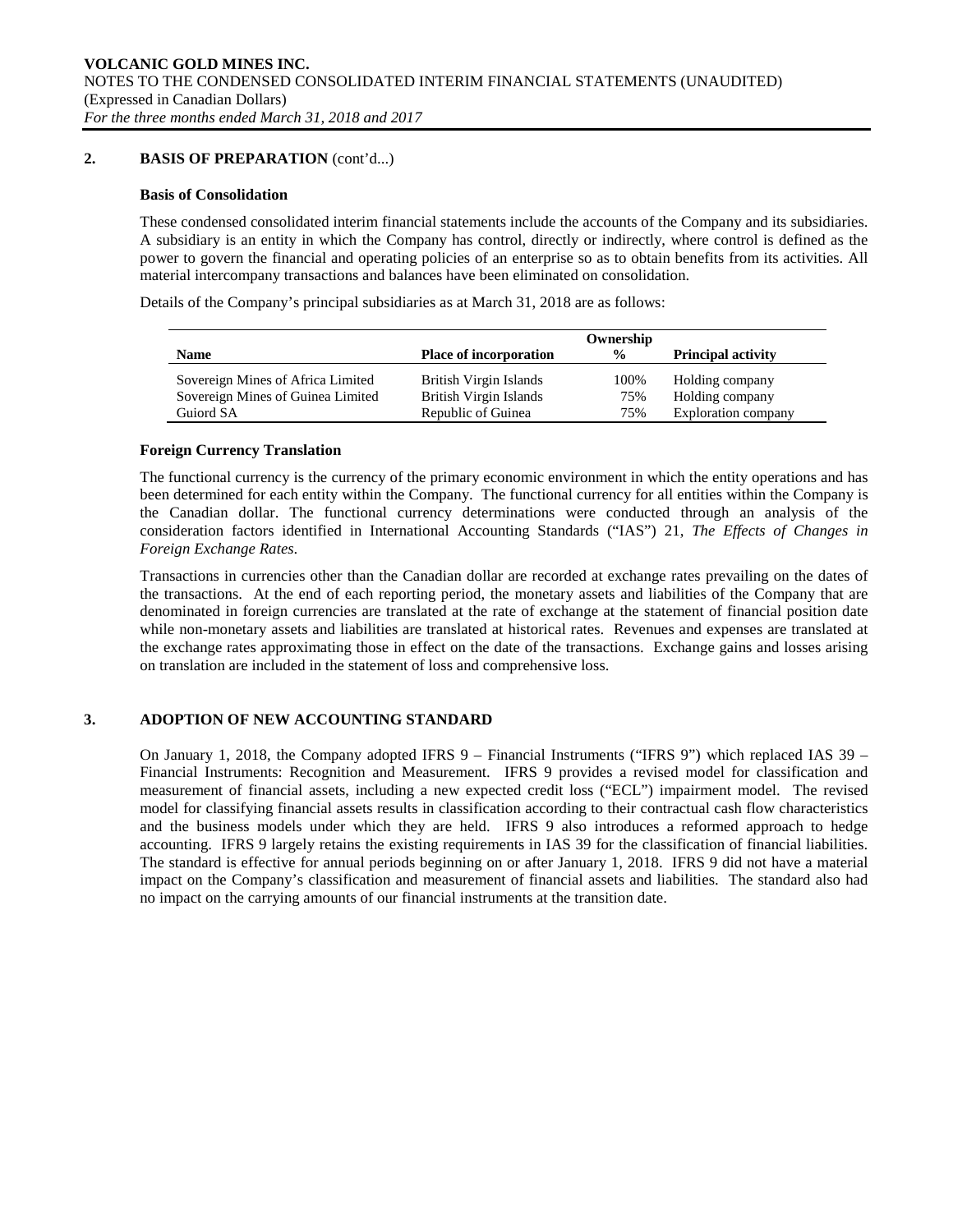### **4. STANDARDS, AMENDMENTS AND INTERPRETATIONS NOT YET EFFECTIVE**

The Company will be required to adopt the following standard and amendments issued by the IASB as described below.

#### *IFRS 16 Leases*

Issued by IASB January 2016

Effective for annual periods beginning January 1, 2019

Earlier application permitted for entities that also apply IFRS 15 *Revenue from Contracts with Customers*.

This new standard sets out the principles for the recognition, measurement, presentation and disclosure of leases for both the lessee and the lessor. The new standard introduces a single lessee accounting model that requires the recognition of all assets and liabilities arising from a lease.

The new standard supersedes the requirements in IAS 17 *Leases*, IFRIC 4 *Determining whether an Arrangement contains a Lease*, SIC-15 *Operating Leases – Incentives* and SIC-27 *Evaluating the Substance of Transactions Involving the Legal Form of a Lease*.

The Company is in the process of evaluating the impact of IFRS 16 on its Company's consolidated financial statements.

### **5. CRITICAL ACCOUNTING ESTIMATES AND JUDGMENTS**

The Company makes estimates and assumptions about the future that affect the reported amounts of assets and liabilities. Estimates and judgments are continually evaluated based on historical experience and other factors, including expectations of future events that are believed to be reasonable under the circumstances. In the future, actual experience may differ from these estimates and assumptions.

The effect of a change in an accounting estimate is recognized prospectively by including it in profit or loss in the period of the change, if the change affects that period only, or in the period of the change and future periods, if the change affects both.

The key areas of judgment applied in the preparation of the condensed consolidated interim financial statements that could result in a material adjustment to the carrying amounts of assets and liabilities are as follows:

- a) The determination of the Company's and its subsidiaries' functional currency are determined based on management's assessment of the economic environment in which the entities operate.
- b) The application of the Company's accounting policy for mineral property expenditures requires judgment in determining whether it is likely that future economic benefits will flow to the Company.

Assets or cash-generating units are evaluated at each reporting date to determine whether there are any indications of impairment. The Company considers both internal and external sources of information when making the assessment of whether there are indications of impairment for the Company's mineral property assets.

In respect of costs incurred for its investment in mineral property assets, management has determined there are indicators of impairment. Management uses several criteria in its assessments of economic recoverability and probability of future economic benefit, including geologic and metallurgic information, economics assessment/ studies, accessible facilities and existing permits.

- c) Although the Company has taken steps to verify title to mineral properties in which it has an interest, these procedures do not guarantee the Company's title. Such properties may be subject to prior agreements or transfers and title may be affected by undetected defects.
- d) Although the Company has taken steps to identify any decommissioning liabilities related to mineral properties in which it has an interest, there may be unidentified decommissioning liabilities present.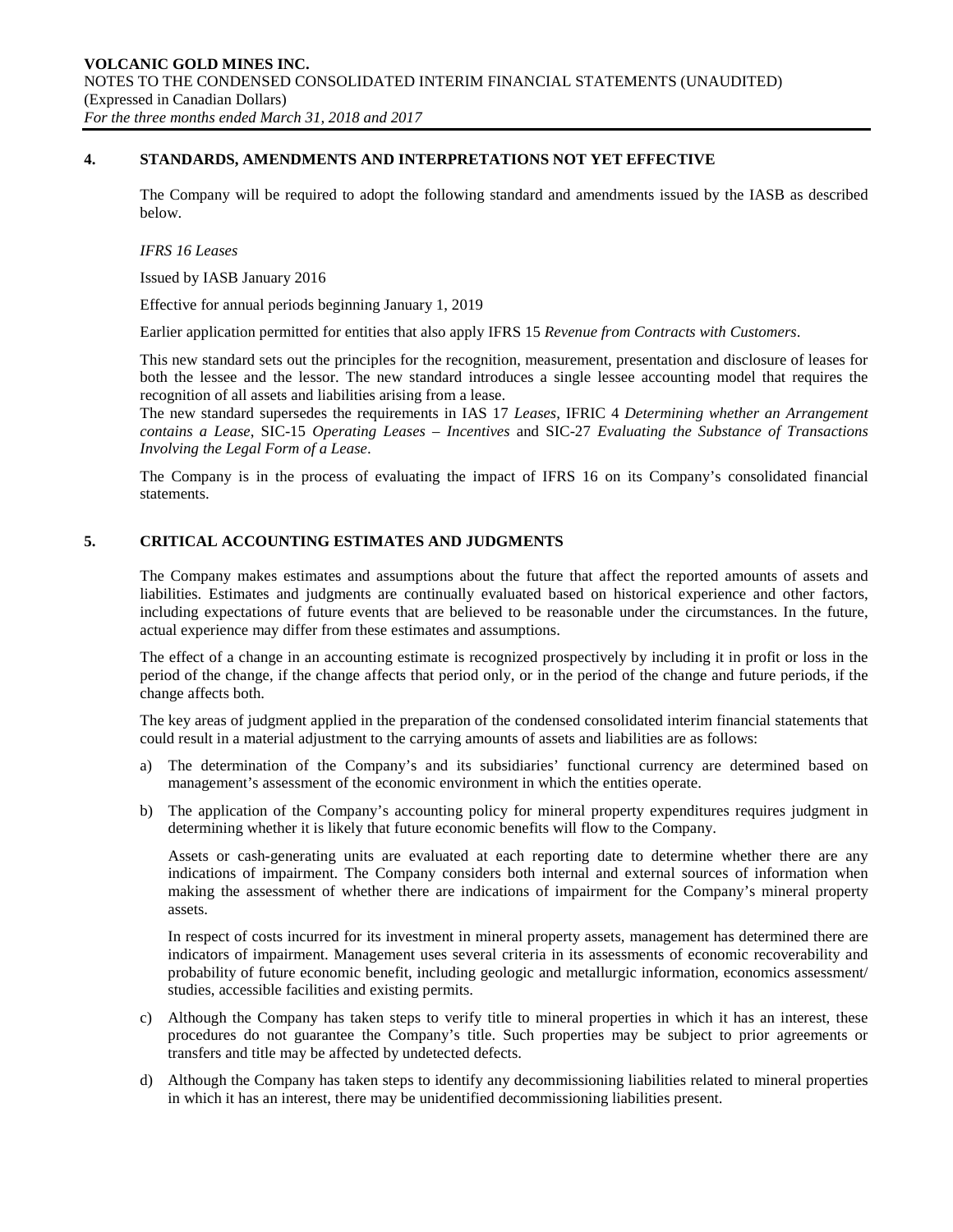## **5. CRITICAL ACCOUNTING ESTIMATES AND JUDGMENTS** (cont'd...)

The key estimates applied in the preparation of the condensed consolidated interim financial statements that could result in a material adjustment to the carrying amounts of assets and liabilities are as follows:

- a) The Company may be subject to income tax in several jurisdictions and significant judgment is required in determining the provision for income taxes. During the ordinary course of business and on dispositions of mineral property or interests therein, there are transactions and calculations for which the ultimate tax determination is uncertain. As a result, the Company recognizes tax liabilities based on estimates of whether additional taxes and interest will be due. This assessment relies on estimates and assumptions and may involve a series of judgments about future events, and interpretation of tax law. To the extent that the final tax outcome of these matters is different than the amounts recorded, such differences will impact income tax expense in the period in which such determination is made.
- b) Share-based payments are subject to estimation of the value of the award at the date of grant using pricing models such as the Black-Scholes option valuation model. The option valuation model requires the input of highly subjective assumptions including the expected stock price volatility. Because the Company's stock options have characteristics significantly different from those of traded options and because the subjective input assumptions can materially affect the calculated fair value, such value is subject to measurement uncertainty.

|                                                                                    | Computer<br>equipment | Field<br>equipment |               | <b>Total</b>   |
|------------------------------------------------------------------------------------|-----------------------|--------------------|---------------|----------------|
| Cost                                                                               |                       |                    |               |                |
| Balance, December 31, 2016                                                         | \$                    | \$                 | $\mathcal{S}$ |                |
| <b>Additions</b>                                                                   | 9,038                 | 10,312             |               | 19,350         |
| Balance, December 31, 2017                                                         | 9,038                 | 10,312             |               | 19,350         |
| Additions                                                                          |                       |                    |               |                |
| Balance, March 31, 2018                                                            | \$<br>9,038           | \$<br>10,312       | \$            | 19,350         |
| <b>Accumulated amortization</b><br>Balance, December 31, 2016<br>Charge for period | \$<br>1,202           | \$<br>773          | \$            | 1,975          |
| Balance, December 31, 2017<br>Charge for period                                    | 1,202<br>678          | 773<br>773         |               | 1,975<br>1,451 |
| Balance, March 31, 2018                                                            | 1,880                 | \$<br>1,546        | \$            | 3,426          |
| <b>Carrying amounts</b>                                                            |                       |                    |               |                |
| At December 31, 2017                                                               | \$<br>7,836           | \$<br>9,539        | \$            | 17,375         |
| At March 31, 2018                                                                  | \$<br>7,158           | \$<br>8,766        | \$            | 15,924         |

## **6. PROPERTY AND EQUIPMENT**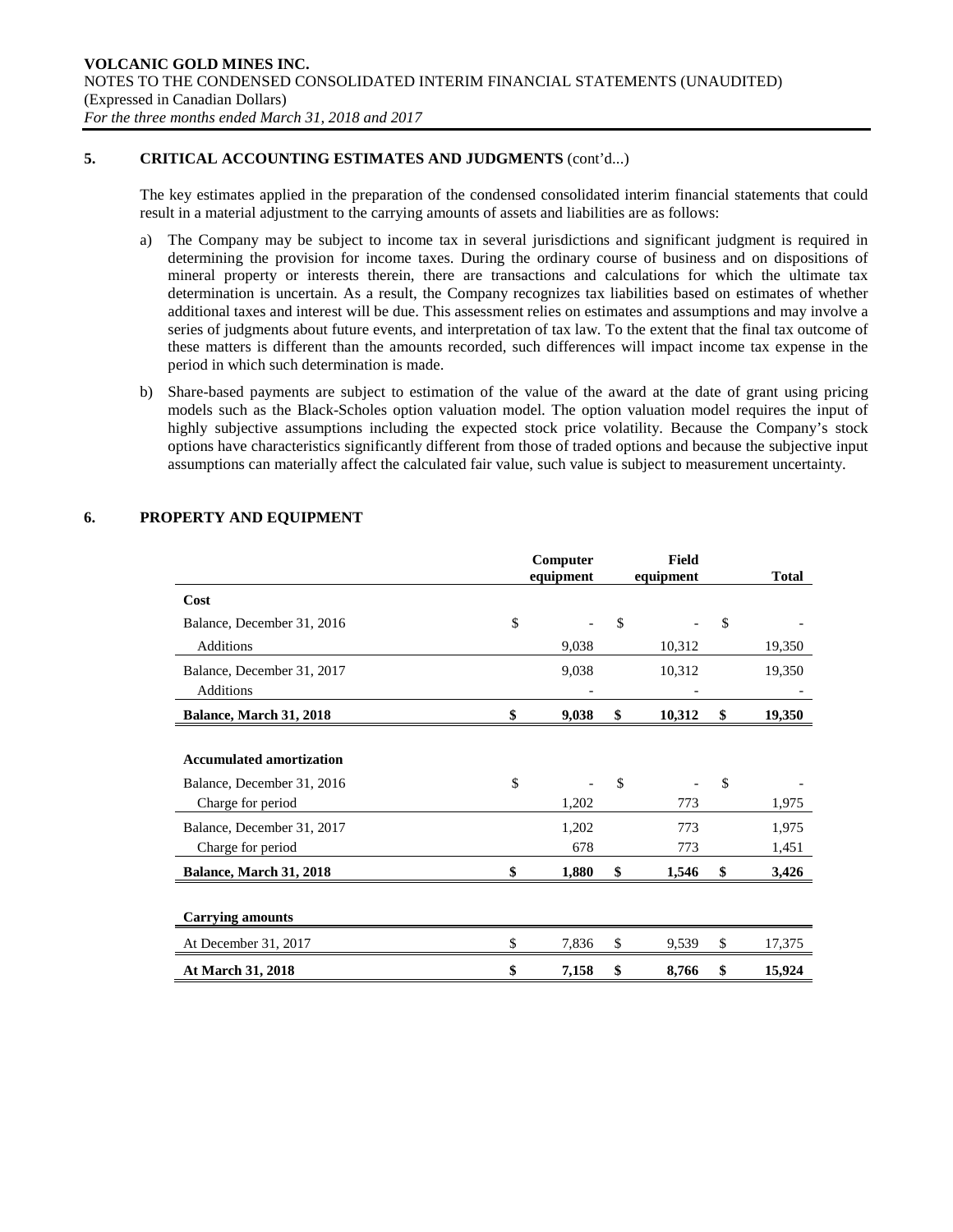## **7. NON-CONTROLLING INTEREST**

Non-controlling interests ("NCI"s) in the net assets of consolidated subsidiaries are identified separately from the Company's equity therein. Total comprehensive loss of the Company's subsidiary is attributed to the equity holders of the Company and to the non-controlling interests even if this results in the non-controlling interest having a deficit balance. For the period ended March 31, 2018, 25% of the net assets of the Company's consolidated subsidiary, which holds the Mandiana mineral property, were attributable to its non-controlling interest. The value of the NCI at March 31, 2018 was \$488,172 (December 31, 2017: \$490,843) after accounting for losses allocated to NCI during the three month period ended March 31, 2018 of \$2,671.

The Company adjusts the non-controlling interest by attributing a proportionate amount of the subsidiaries net identifiable assets. The Company also adjusts other comprehensive loss to reflect the new ownership interest. These adjustments are also recognized in equity.

Summarized financial information in relation to Guiord, before intra-group eliminations, is presented below together with amounts attributed to NCI:

|                                                      | Three months ended March 31, |                      |
|------------------------------------------------------|------------------------------|----------------------|
|                                                      | 2018                         | 2017                 |
| Amortization                                         | \$<br>(928)                  | \$                   |
| Foreign exchange gain (loss)                         | (9,754)                      |                      |
| Loss after tax                                       | \$<br>(10,682)               | \$                   |
| Total loss and comprehensive income allocated to NCI | \$<br>(2,671)                | \$                   |
| Dividends paid to NCI                                | \$                           | \$                   |
| Cash flows from operating activities                 | \$<br>(9,754)                | \$                   |
| Net cash outflows                                    | \$<br>(9, 754)               | \$                   |
| As at                                                | March 31,<br>2018            | December 31,<br>2017 |
| Current assets                                       | \$<br>3,151                  | \$<br>3,087          |
| Non-current assets                                   | 2,616,121                    | 2,617,049            |
|                                                      | 2,619,272                    | 2,620,136            |
| Non-current liabilities                              | (666, 583)                   | (656, 764)           |
| Net assets                                           | \$<br>1,952,689              | \$<br>1,963,372      |
| Accumulated non-controlling interests                | \$<br>488,172                | \$<br>490,843        |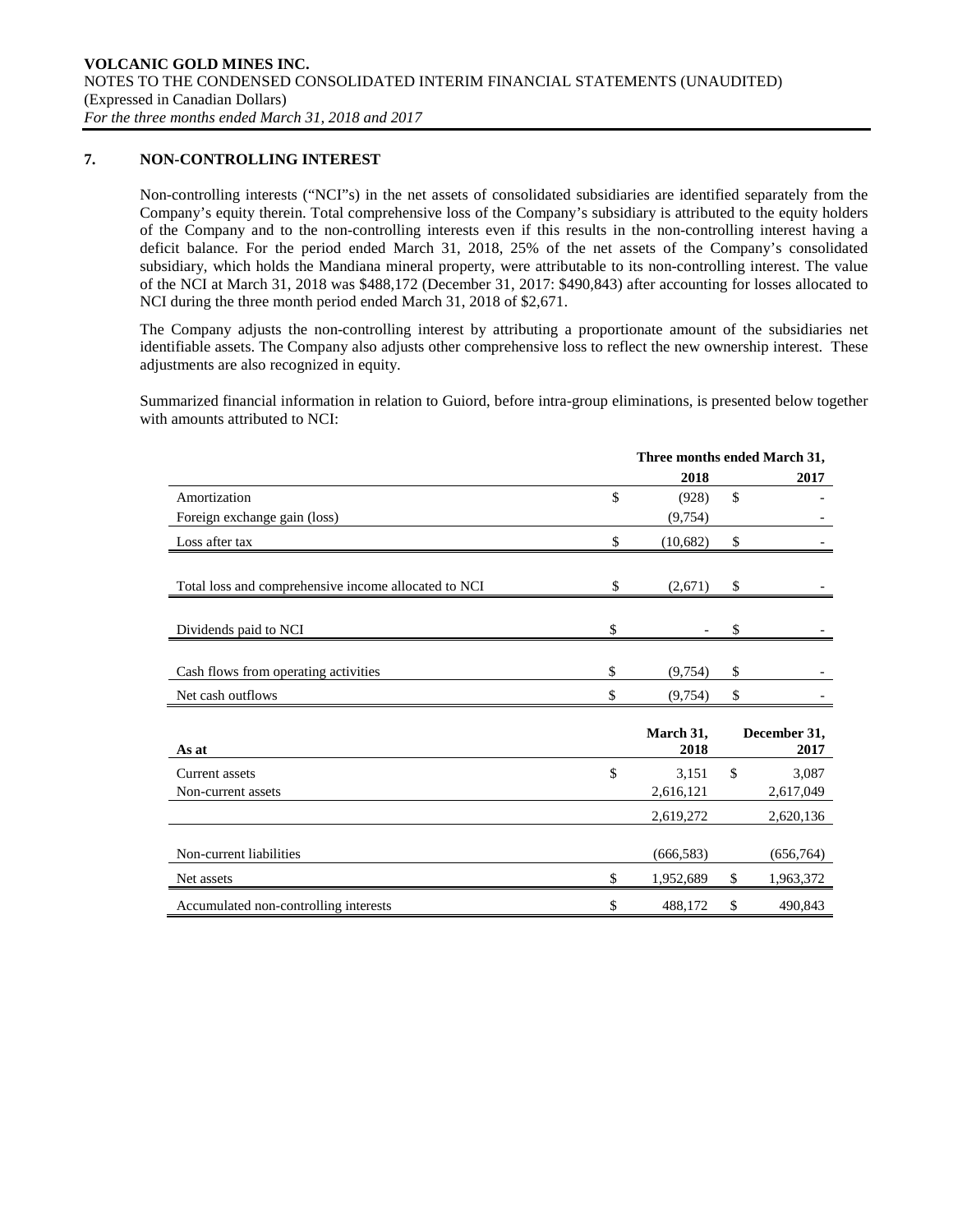### **8. MINERAL PROPERTIES**

The Company has capitalized the following acquisition costs of its mineral property interests during the period from January 1, 2017 to March 31, 2018:

|                                | Guinea          |   | <b>Ivory Coast</b> |
|--------------------------------|-----------------|---|--------------------|
|                                | <b>Mandiana</b> |   | La Debo            |
| Balance, December 31, 2016     | \$              | S |                    |
| Acquisition costs              | 2,605,605       |   |                    |
| Balance, December 31, 2017     | 2,605,605       |   |                    |
| Acquisition costs              |                 |   | 25,782             |
| <b>Balance, March 31, 2018</b> | 2,605,605       | S | 25,782             |

Details of the Company's mineral property interests are disclosed in full in the consolidated financial statements for the year ended December 31, 2017. Significant exploration and evaluation asset transactions that have occurred since December 31, 2017 are as follows:

### **Mandiana Project - Guinea**

In January 2017, the Company acquired all of the outstanding share capital of Sovereign Mines of Africa Limited which, through its holdings in Guiord SA ("Guiord"), owns an indirect 75% interest in a series of exploration licences located in Guinea commonly referred to as the Mandiana Project. The remaining 25% interest in the Mandiana Project is held indirectly by SOGUIPAMI, a Guinea government-owned business entity which conducts exploration of mineral projects in Guinea. The 25% interest held by SOGUIPAMI is accounted for as a noncontrolling interest (Note 7).

All but one of the exploration licences comprising Guiord's landholding at Mandiana are in good standing until October 2018. The licence covering the northern portion of the Mandiana Project, in which the mineral resource occurs, had an expiry date of March 30, 2018. The Company submitted a two-year renewal application in the prescribed manner in advance of the expiry date, but the renewal process with the mining authority remains ongoing. Under Guinea mining law, this licence is not ordinarily permitted to be extended in the form of exploration tenure as the maximum number of renewals have previously been granted, but the mining authority is considering the Company's renewal application and recently completed an audit of the Company's operations and expenditures on this ground. No negative comments have been received as a result of this audit; however, whether the licence renewal will be approved is uncertain at this time.

### **La Debo and Soubre Properties - Ivory Coast**

During the period ended March 31, 2018, the Company entered into a binding and exclusive Memorandum of Understanding (the "MOU") to acquire up to 100% ownership of JOFEMA Mineral Resources SARL ("JOFEMA"), a private company registered in the Ivory Coast. The assets of JOFEMA under option consist of exploration permits and exploration permit renewals known as La Debo and Soubre (the "Properties").

### *MOU Terms*

Subject to the Company completing satisfactory due diligence and to stock exchange approval, the Company will have the exclusive right to acquire up to 100% of the issued shares of JOFEMA, by incurring exploration expenditures ("Expenditures") on the Properties over a period of three years totaling US\$5,000,000, and making cash and share payments to JOFEMA. Within 90 days of the fulfilment of the Expenditures, the Company shall have the right to either: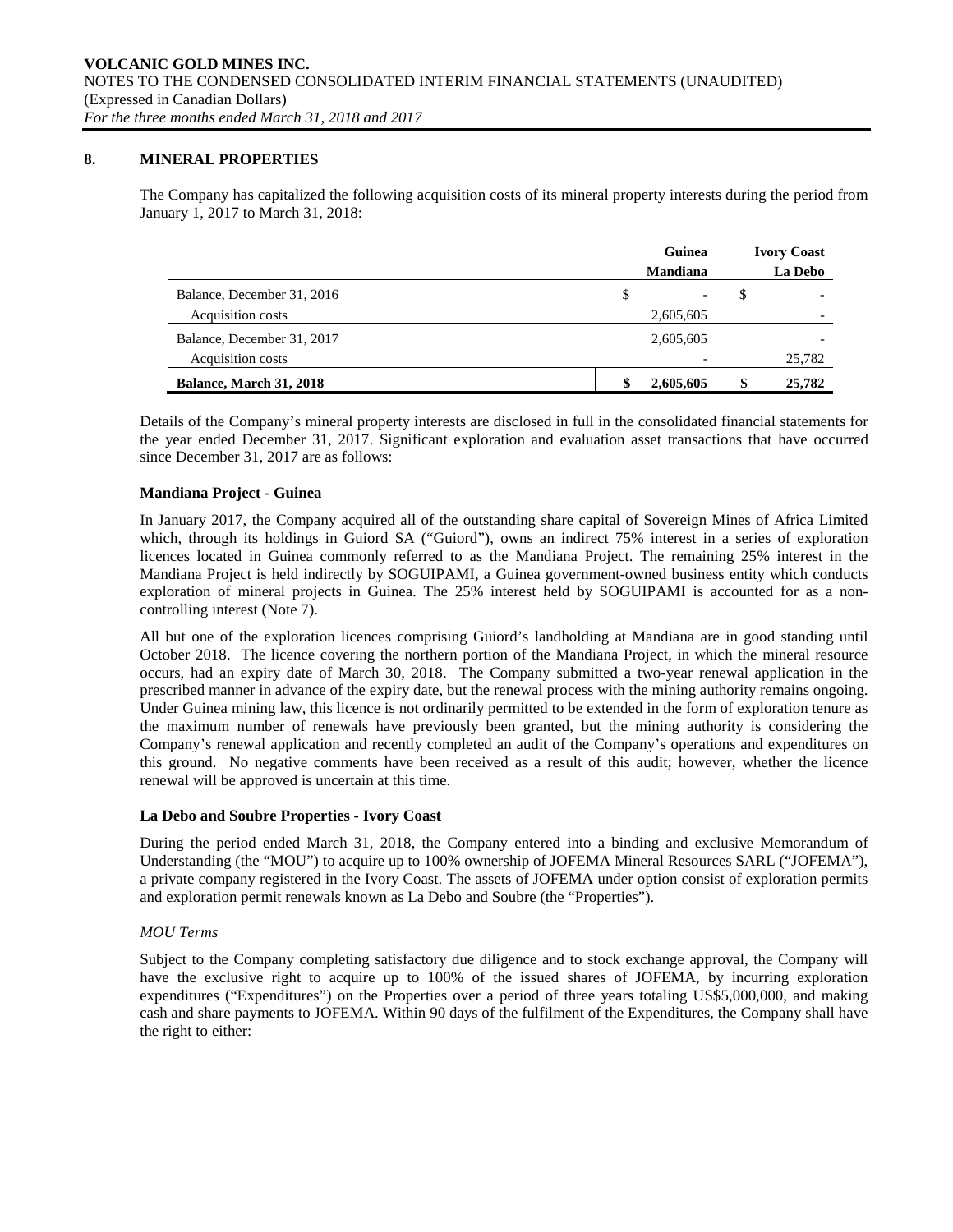### **8. MINERAL PROPERTIES** (cont'd...)

### **La Debo and Soubre Properties - Ivory Coast** (cont'd...)

a) Acquire an initial 65% interest in JOFEMA by paying US\$2,000,000 in cash and US\$2,000,000 in shares of the Company to JOFEMA, and thereafter, continuing to fund further exploration of the Properties. The other shareholders (the "Minority Shareholders") of JOFEMA may elect to co-fund such exploration pro rata to their own shareholding. Where the Minority Shareholders do not co-fund further exploration, then the Company may dilute them to 10% by incurring an additional US\$3,750,000 in Expenditures.

If the Minority Shareholders are diluted to a holding of less than 10% of the total issued share capital of JOFEMA, then the Company may, at any time thereafter, purchase the remaining equity of the Minority Shareholders for US\$2,000,000 in cash and US\$2,000,000 in shares of the Company, or the Company must, at the Minority Shareholders' election at any time after a period of 6 months from when their shareholding has been diluted, purchase the remaining JOFEMA equity for US\$2,000,000 in cash and US\$2,000,000 in shares of the Company.

or:

b) Acquire a 100% interest in JOFEMA by paying JOFEMA US\$4,000,000 in cash, and US\$4,000,000 in shares of the Company.

## **9. EXPLORATION EXPENDITURES**

During the three month period ended March 31, 2018, the Company incurred the following exploration expenditures:

|                                 | Guinea |                 |    | <b>Ivory Coast</b>       |              |    |              |
|---------------------------------|--------|-----------------|----|--------------------------|--------------|----|--------------|
|                                 |        | <b>Mandiana</b> |    | <b>Other</b>             | La Debo      |    | <b>Total</b> |
| Geological and other consulting | \$     | 54,653          | \$ | 3,499                    | \$<br>14,026 | \$ | 72,178       |
| Office and administration       |        | 181             |    | 3,036                    |              |    | 3,217        |
| Project management              |        | 18,000          |    | $\overline{\phantom{0}}$ | 18,000       |    | 36,000       |
| Travel                          |        | 32,698          |    | 118                      | 8,128        |    | 40,944       |
|                                 |        | 105.532         | \$ | 6,653                    | \$<br>40,154 | S  | 152,339      |

During the three month period ended March 31, 2017, the Company incurred the following exploration expenditures:

|                                 | Guinea          |    |              |               |
|---------------------------------|-----------------|----|--------------|---------------|
|                                 | <b>Mandiana</b> |    | <b>Other</b> | Total         |
| Field expenses                  | \$<br>128,439   | \$ | -            | \$<br>128,439 |
| Geological and other consulting | 85,327          |    | 4,255        | 89,582        |
| Office and administration       | 24,813          |    | 6,619        | 31,432        |
| Project management              | 30,900          |    |              | 30,900        |
| Salaries and benefits           | 53,505          |    | -            | 53,505        |
| Travel                          | 88,637          |    | -            | 88,637        |
|                                 | \$<br>411.621   | \$ | 10.874       | \$<br>422.495 |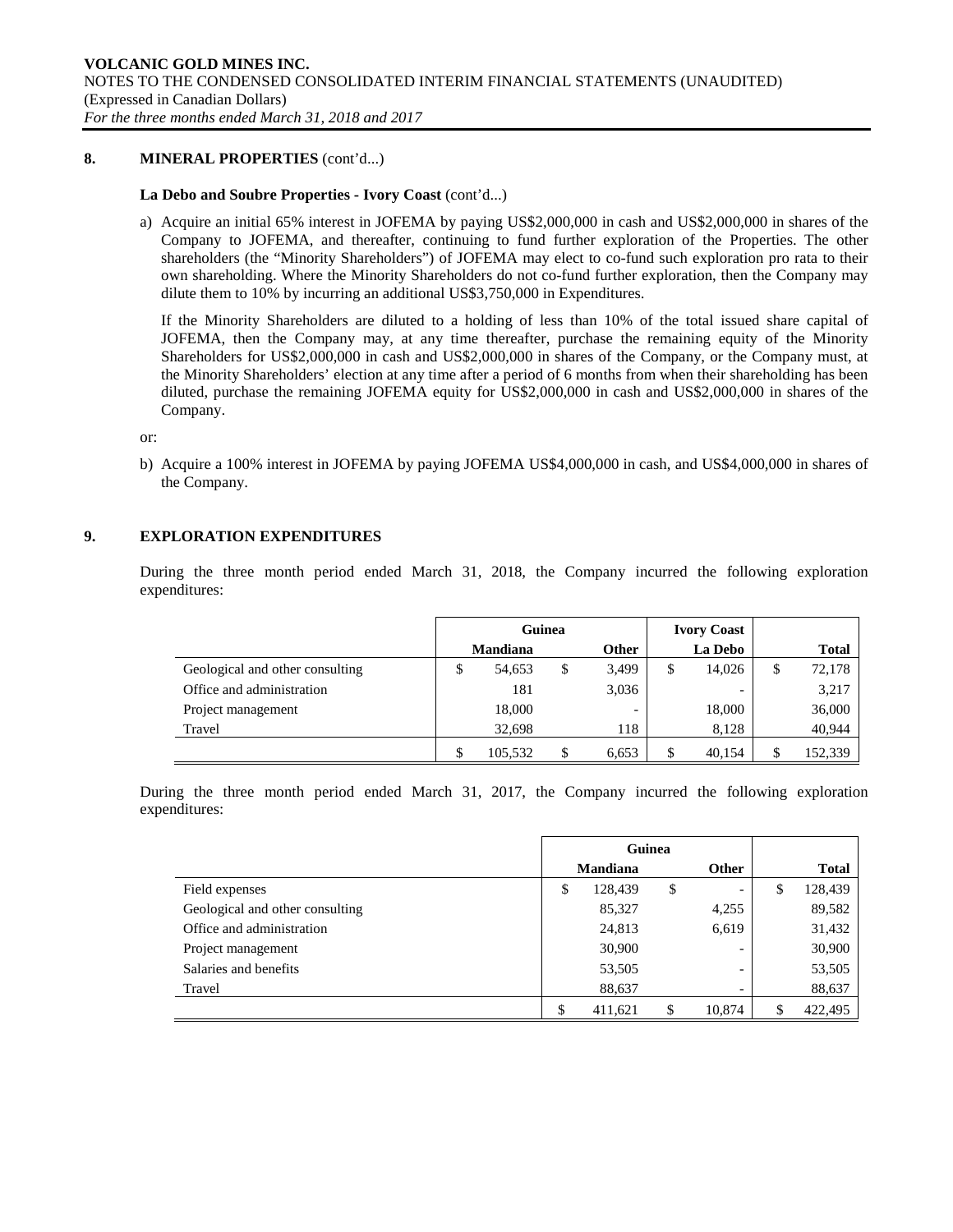### **10. RELATED PARTY TRANSACTIONS**

The Company had transactions during the periods ended March 31, 2018 and 2017 with related parties consisting of directors, officers and the following companies with common directors:

| <b>Related party</b>                      | <b>Nature of transactions</b>                         |
|-------------------------------------------|-------------------------------------------------------|
| Radius Gold Inc. ("Radius")               | Shared administrative and exploration related charges |
| Gold Group Management Inc. ("Gold Group") | Shared office and administrative related charges      |
| Mill Street Services Ltd. ("Mill Street") | Consulting services                                   |
| Andros Capital Corp. ("Andros")           | Consulting services                                   |

Balances and transactions with related parties not disclosed elsewhere in these condensed consolidated interim financial statements are as follows:

a) During the periods ended March 31, 2018 and 2017, the Company reimbursed Gold Group, a private company controlled by a director of the company, for the following costs:

|                                      | Three months ended March 31, |        |    |        |  |  |  |  |  |
|--------------------------------------|------------------------------|--------|----|--------|--|--|--|--|--|
|                                      |                              | 2018   |    | 2017   |  |  |  |  |  |
| General and administrative expenses: |                              |        |    |        |  |  |  |  |  |
| Office and administration            | \$                           | 18.415 | \$ | 12,530 |  |  |  |  |  |
| Salaries and benefits                |                              | 23,499 |    | 15,525 |  |  |  |  |  |
| Shareholder communications           |                              | 1,209  |    | 2,132  |  |  |  |  |  |
| Transfer agent and regulatory fees   |                              |        |    | 6,816  |  |  |  |  |  |
| Travel and accommodation             |                              | 3,704  |    | 13,605 |  |  |  |  |  |
|                                      |                              | 46,827 | S  | 50,608 |  |  |  |  |  |

Gold Group is reimbursed by the Company for certain shared costs and other business related expenses paid by Gold Group on behalf of the Company. Salaries and benefits for the periods ended March 31, 2018 and 2017 include those for the Chief Financial Officer and the Corporate Secretary.

- b) During the period ended March 31, 2018, the Company reimbursed Radius, a company with a common director, \$Nil (2017: \$55,051) for personnel, investor relations and travel costs incurred on the Company's behalf.
- c) During the period ended March 31, 2017, an amount of \$49,750 owing to a director for past services was waived by the director and written off by the Company.
- d) Long-term deposits as of March 31, 2018 consists of \$61,000 (December 31, 2017: \$61,000) paid to Gold Group as a deposit pursuant to the Company's office and administrative services agreement with Gold Group.
- e) Included in accounts payable and accrued liabilities as of March 31, 2018 was \$16,262 (December 31, 2017: \$18,411) owing to Gold Group and \$97,214 (December 31, 2017: \$76,197) owing to directors and officers of the Company. The amount for Gold Group is due on a monthly basis and secured by a deposit. The amounts owing to directors and officers are unsecured, interest-free and have no specific terms of repayment.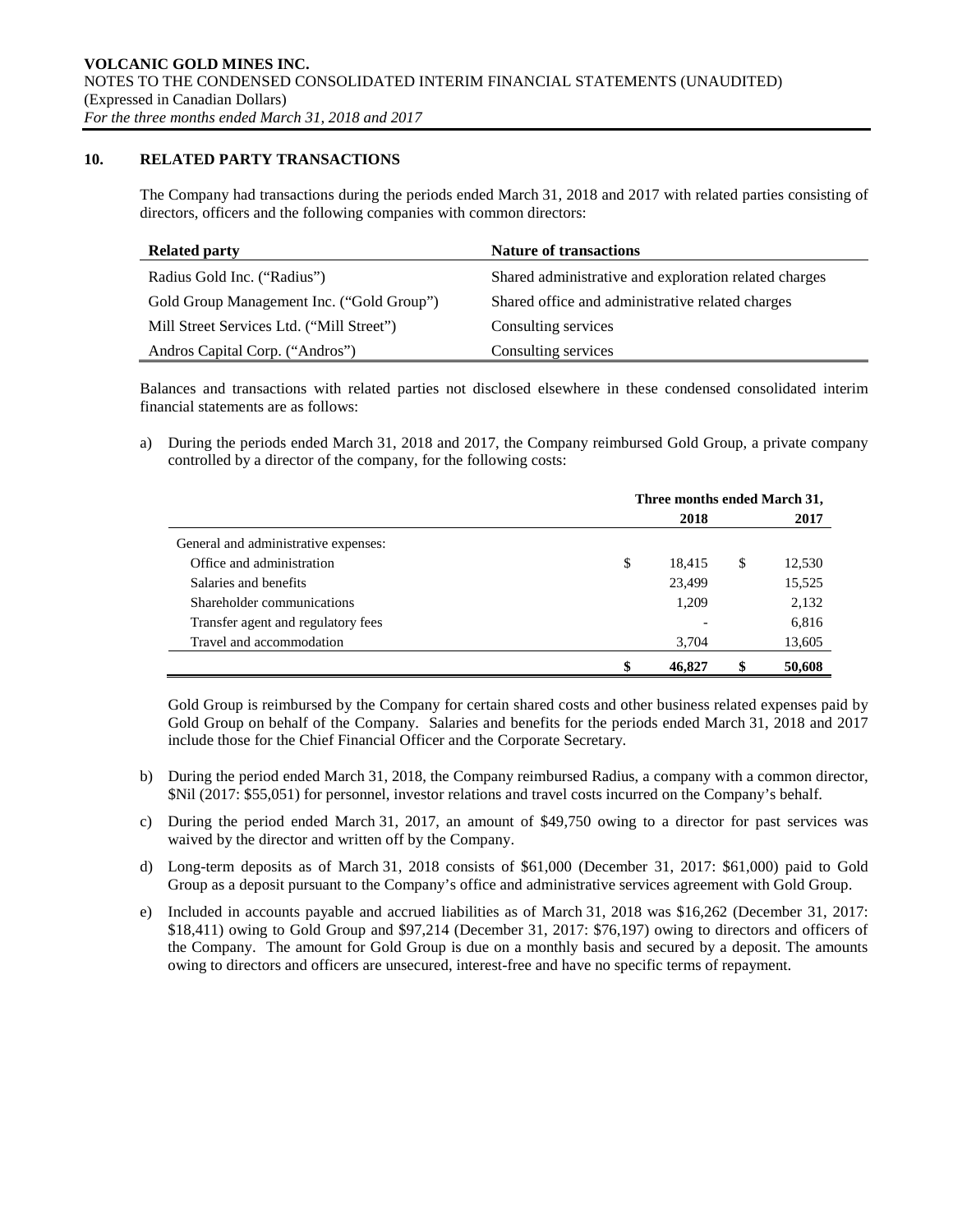### **10. RELATED PARTY TRANSACTIONS** (cont'd...)

The Company has identified certain of its directors and senior officers as its key management personnel. Included for the periods ended March 31, 2018 and 2017 are the following items paid or accrued to key management personnel and/or companies with common directors.

|                                                         | Three months ended March 31, |        |   |           |  |  |  |
|---------------------------------------------------------|------------------------------|--------|---|-----------|--|--|--|
|                                                         |                              | 2018   |   | 2017      |  |  |  |
| General and administrative expenses:                    |                              |        |   |           |  |  |  |
| Consulting and management fees                          | \$                           | 40,500 | S | 41,700    |  |  |  |
| Salaries and benefits                                   |                              | 6,417  |   | 3,667     |  |  |  |
| Professional fees - accounting                          |                              |        |   | 5,000     |  |  |  |
| Share-based compensation (value of stock option grants) |                              |        |   | 1,034,838 |  |  |  |
| Exploration expenditures:                               |                              |        |   |           |  |  |  |
| Project management                                      |                              | 36,000 |   | 30,900    |  |  |  |
|                                                         | \$                           | 82.917 |   | 1,116,105 |  |  |  |

The value of stock option grants recorded as share-based compensation made to directors not specified as key management personnel during the period ended March 31, 2018 was \$Nil (2017: \$134,979).

## **11. SHAREHOLDERS EQUITY**

### **a) Common shares**

During the period ended March 31, 2018, there was no share capital activity.

### **b) Warrants**

A summary of share purchase warrants activity from January 1, 2017 to March 31, 2018 is as follows:

|                                | Number of<br>warrants | Weighted<br>average<br>exercise price |
|--------------------------------|-----------------------|---------------------------------------|
| Balance, December 31, 2016     | 10,000,000            | \$0.05                                |
| Issued on private placement    | 16,719,709            | \$0.68                                |
| Exercised during the year      | (8,082,500)           | \$0.05                                |
| Balance, December 31, 2017     | 18,637,209            | \$0.05                                |
| Expired during the period      | (427,700)             | \$0.25                                |
| <b>Balance, March 31, 2018</b> | 18,209,509            | \$0.62                                |

Details of warrants outstanding as of March 31, 2018 are:

| <b>Expiry date</b>     | Number of<br>warrants | <b>Exercise</b><br>price |
|------------------------|-----------------------|--------------------------|
| July 5, $2018^{(1)}$   | 3,250,834             | \$0.25                   |
| January 17, 2019 $(2)$ | 2,000,000             | \$0.05                   |
| March 8, 2022          | 12,958,675            | \$0.80                   |
|                        | 18,209,509            |                          |

 $(1)$  In 2017, the Company extended the expiry date from January 5, 2018 to July 5, 2018

<sup>(2)</sup> In 2016, the Company extended the expiry date from January 17, 2017 to January 17, 2019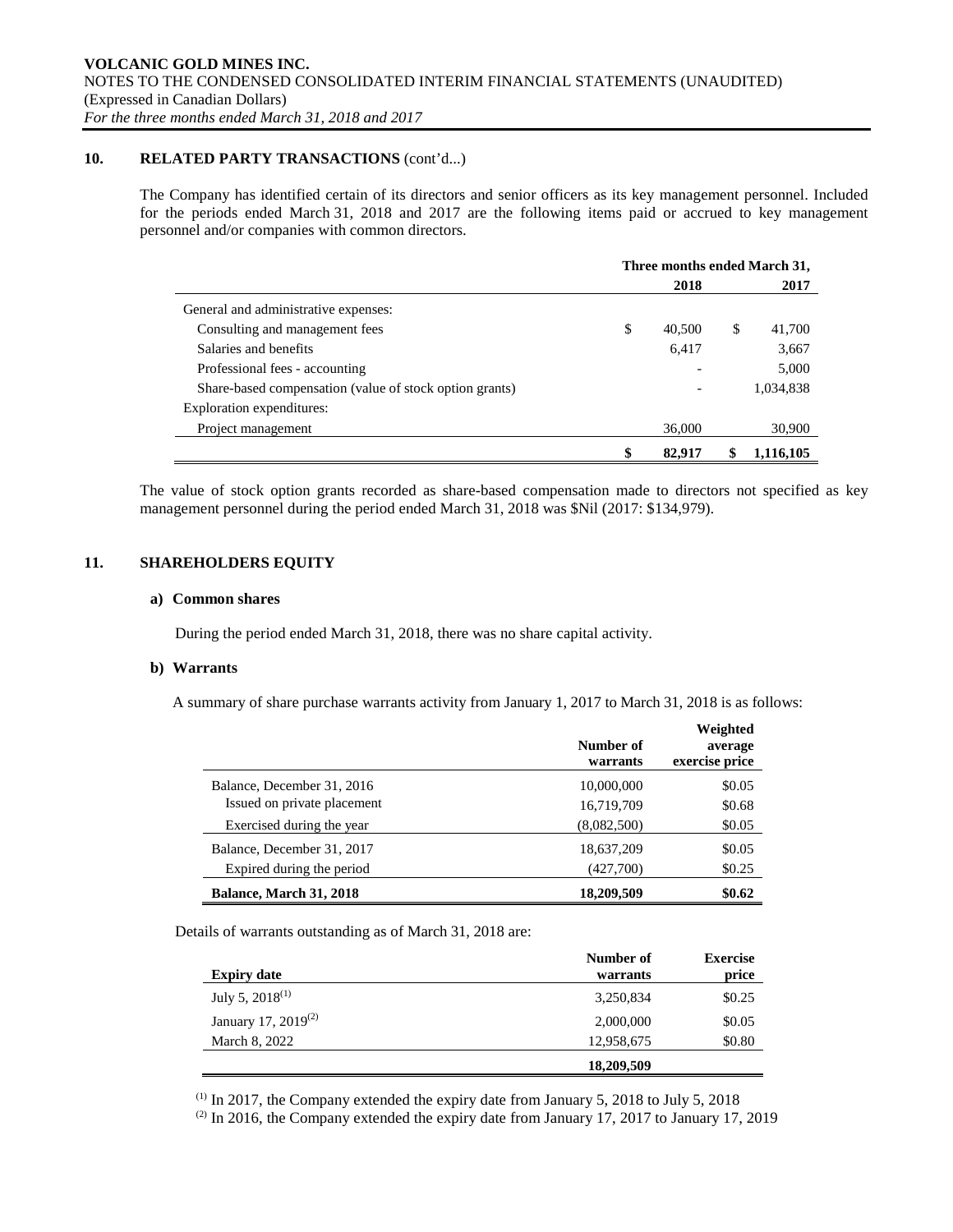## **12. SHARE-BASED PAYMENTS**

### **Option Plan Details**

The Company has a stock option plan whereby options may be granted to directors, employees, consultants and certain other service providers to encourage ownership of the Company's common shares. The Company may grant options for up to 10% of the issued and outstanding common shares. The term of any option granted under the plan may not exceed 10 years. The vesting periods for all options granted pursuant to the plan will be determined at the discretion of the Board of Directors at the time of the grant. The number of options granted to any one person may not exceed 5% of the outstanding listed common shares in a 12 month period.

The following is a summary of stock option activity during the period ended March 31, 2018:

|                   |                                 |                          |                           | During the period        |                  |                                 |                           |                                  |
|-------------------|---------------------------------|--------------------------|---------------------------|--------------------------|------------------|---------------------------------|---------------------------|----------------------------------|
| <b>Grant date</b> | <b>Expiry date</b>              | <b>Exercise</b><br>price | <b>Opening</b><br>balance | <b>Granted</b>           | <b>Exercised</b> | <b>Forfeited</b> /<br>cancelled | <b>Closing</b><br>balance | <b>Vested and</b><br>exercisable |
|                   | March 15, 2017 March 14, 2027   | \$0.60                   | 3.850,000                 |                          |                  | $\overline{\phantom{0}}$        | 3.850,000                 | 3,850,000                        |
| June 27, 2017     | June 26, 2027                   | \$0.60                   | 225,000                   |                          |                  | $\overline{\phantom{a}}$        | 225,000                   | 225,000                          |
|                   |                                 |                          | 4,075,000                 | $\overline{\phantom{0}}$ |                  | $\overline{\phantom{a}}$        | 4.075.000                 | 4,075,000                        |
|                   | Weighted average exercise price |                          | \$0.60                    | $\overline{\phantom{0}}$ |                  | $\overline{\phantom{a}}$        | \$0.60                    | \$0.60                           |

The weighted average remaining contractual life of the options outstanding at March 31, 2018 is 8.97 years.

### **Fair Value of Options Issued**

### *Options Issued to Employees*

The fair value at grant date is determined using a Black-Scholes option pricing model that takes into account the exercise price, the term of the option, the impact of dilution, the share price at grant date, the expected price volatility of the underlying share, the expected dividend yield and the risk free interest rate for the term of the option.

### *Options Issued to Non-Employees*

Options issued to non-employees are measured based on the fair value of the goods or services received, at the date of receiving those goods or services. If the fair value of the goods or services received cannot be estimated reliably, the options are measured by determining the fair value of the options granted using the Black-Scholes option pricing model.

There were no options granted during the period ended March 31, 2018. The weighted average fair value at grant date of options granted during the period ended March 31, 2017 was \$0.45 per option. The model inputs for options granted during the period ended March 31, 2017 included a risk-free interest rate of 1.21%, dividend yield of 0%, volatility of 108% and expected life of five years.

Option pricing models require the input of highly subjective assumptions including the expected price volatility. Changes in these assumptions can materially affect the fair value estimate.

### **Expenses Arising from Share-based Payment Transactions**

Total expenses arising from stock option grants during the period ended March 31, 2018 and recorded as share-based compensation expense was \$Nil (2017: \$1,732,230).

### **Amounts Capitalized Arising from Share-based Payment Transactions**

Share-based payment transactions that were capitalized as part of mineral property assets during the period ended March 31, 2018 totaled \$Nil (2017: \$1,807,859).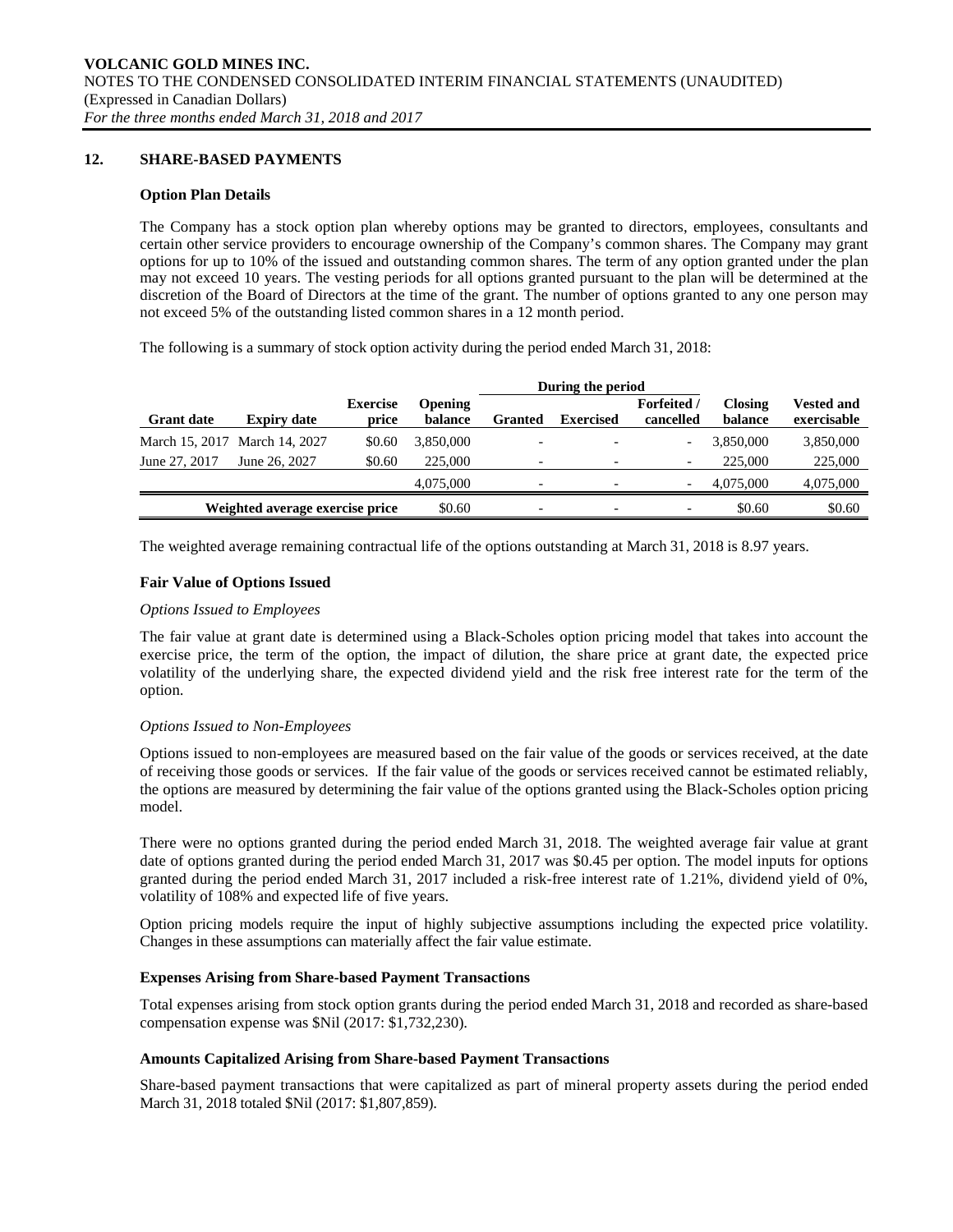## **13. SEGMENT INFORMATION**

Operating segments are defined as components of an enterprise about which separate financial information is available that is evaluated regularly by the chief operating decision maker, or decision-making group, in deciding how to allocate resources and in assessing performance. All of the Company's operations are within the mining sector relating to precious metals exploration. Due to the geographic and political diversity, the Company's exploration operations are decentralized whereby exploration managers are responsible for business results and regional corporate offices provide support to the exploration programs in addressing local and regional issues. The Company's operations are therefore segmented on a district basis. The Company's assets are located in Canada, the Republic of Guinea, and Ivory Coast.

Details of identifiable assets by geographic segments are as follows:

| Three months ended March 31, 2018 | Canada      |                          |    | Guinea                       |    | <b>Ivory Coast</b>       | <b>Consolidated</b> |             |  |
|-----------------------------------|-------------|--------------------------|----|------------------------------|----|--------------------------|---------------------|-------------|--|
| Exploration expenditures          | \$          | $\overline{\phantom{a}}$ | \$ | 112.185                      | \$ | 40.154                   | \$                  | 152,339     |  |
| Net loss                          |             | (223,396)                |    | (122, 867)                   |    | (40, 154)                |                     | (386, 417)  |  |
| Capital expenditures*             |             | $\overline{\phantom{0}}$ |    | $\overline{\phantom{0}}$     |    | 25,782                   |                     | 25,782      |  |
|                                   |             |                          |    |                              |    |                          |                     |             |  |
| Three months ended March 31, 2017 | Canada      |                          |    | Guinea<br><b>Ivory Coast</b> |    |                          | <b>Consolidated</b> |             |  |
| <b>Exploration</b> expenditures   | \$          | $\overline{\phantom{a}}$ | \$ | 422.495                      | \$ | $\overline{\phantom{0}}$ | \$                  | 422,495     |  |
| Net loss                          | (2,034,244) |                          |    | (422, 495)                   |    | $\overline{\phantom{0}}$ |                     | (2,456,739) |  |
| Capital expenditures*             |             |                          |    | 2,001,276                    |    |                          |                     | 2,001,276   |  |

\*Capital expenditures consists of additions of property and equipment, exploration and evaluation assets, and deferred acquisition costs

### **As at March 31, 2018**

|                          | Canada |         |  | Guinea    | <b>Ivory Coast</b>       |  | Consolidated |
|--------------------------|--------|---------|--|-----------|--------------------------|--|--------------|
| Total current assets     | \$     | 861.417 |  | 3.152     | $\overline{\phantom{a}}$ |  | 864.569      |
| Total non-current assets |        | 109.977 |  | 2,616,121 | 25,782                   |  | 2,751,880    |
| <b>Total assets</b>      |        | 971.394 |  | 2.619.273 | 25,782                   |  | 3,616,449    |
| <b>Total liabilities</b> |        | 226,641 |  | ۰         | ٠                        |  | 226,641      |

### **As at December 31, 2017**

|                          | Canada    |  | Guinea    | <b>Ivory Coast</b> |                          | Consolidated |           |
|--------------------------|-----------|--|-----------|--------------------|--------------------------|--------------|-----------|
| Total current assets     | 1.228.580 |  | 3.087     |                    | -                        |              | 1.231.667 |
| Total non-current assets | 66.931    |  | 2,660,618 |                    | $\overline{\phantom{0}}$ |              | 2,727,549 |
| <b>Total assets</b>      | 1,295,511 |  | 2,663,705 |                    | ۰                        |              | 3,959,216 |
| <b>Total liabilities</b> | 182.991   |  | ۰.        |                    |                          |              | 182.991   |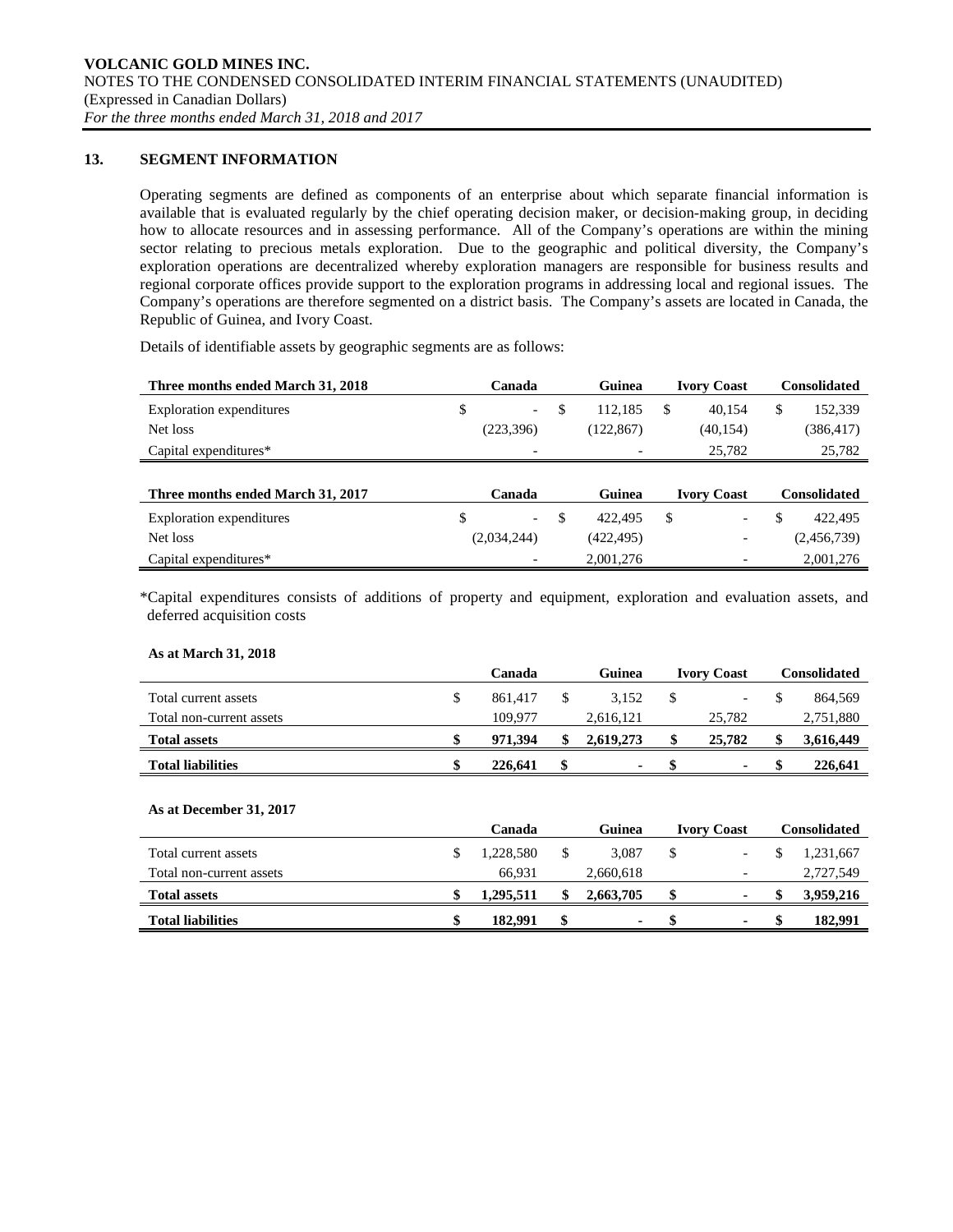## **14. FINANCIAL AND CAPITAL RISK MANAGEMENT**

Financial assets and liabilities are classified in the in the fair value hierarchy according to the lowest level of input that is significant to the fair value measurement. Assessment of the significant of a particular input to the fair value measurement requires judgement and may affect placement within the fair value hierarchy levels. The hierarchy is as follows:

- Level 1: quoted prices (unadjusted) in active markets for identical assets or liabilities.
- Level 2: inputs other than quotes prices included in Level 1 that are observable for the asset or liability, either directly (i.e., as prices) or indirectly (i.e., derived from prices).
- Level 3: inputs for the asset or liability that are not based on observable market data (unobservable inputs).

The carrying value of receivables and accounts payable and accrued liabilities approximates fair value due to the short term nature of the financial instruments. Cash is valued at a level 1 fair value measurement and is classified as amortized cost. Receivables and long-term deposits are classified as amortized cost. Accounts payable and accrued liabilities are classified as other financial liabilities.

### **Risk management**

The Company is exposed to varying degrees to a variety of financial instrument related risks:

### *Credit risk*

Credit risk is the risk of an unexpected loss if a customer or third party to a financial instrument fails to meet its contractual obligations.

The Company's cash is held at large Canadian financial institution in interest bearing accounts. The Company has no investment in asset backed commercial paper.

### *Liquidity risk*

Liquidity risk is the risk that the Company will not be able to meet its financial obligations as they fall due.

The Company manages liquidity risk through its capital management as outlined below. Accounts payable and accrued liabilities are due within one year.

### *Market risk*

Market risk is the risk of loss that may arise from changes in market factors such as interest rates, foreign exchange rates, and commodity and equity prices.

a) Interest rate risk

The Company's exposure to interest rate risk arises from the interest rate impact on cash. The Company's practice has been to invest cash at floating rates of interest, in order to maintain liquidity, while achieving a satisfactory return for shareholders. There is minimal risk that the Company would recognize any loss as a result of a decrease in the fair value of any guaranteed bank investment certificates included in cash as they are generally held with large financial institutions. As at March 31, 2018, the Company is not exposed to significant interest rate risk.

b) Foreign currency risk

The Company is exposed to financial risk related to the fluctuation of foreign currency rates. The Company operates in Canada, the Republic of Guinea, and the Ivory Coast. A substantial portion of the Company's expenses are incurred in US dollars. A significant change in the currency exchange rate between the Canadian dollar relative to the US dollar could have an effect on the Company's results of operations, financial position or cash flows. The Company has not hedged its exposure to currency fluctuations. As at March 31, 2018, the Company is exposed to currency risk through the following financial assets and liabilities denominated in currencies other than the Canadian dollar: